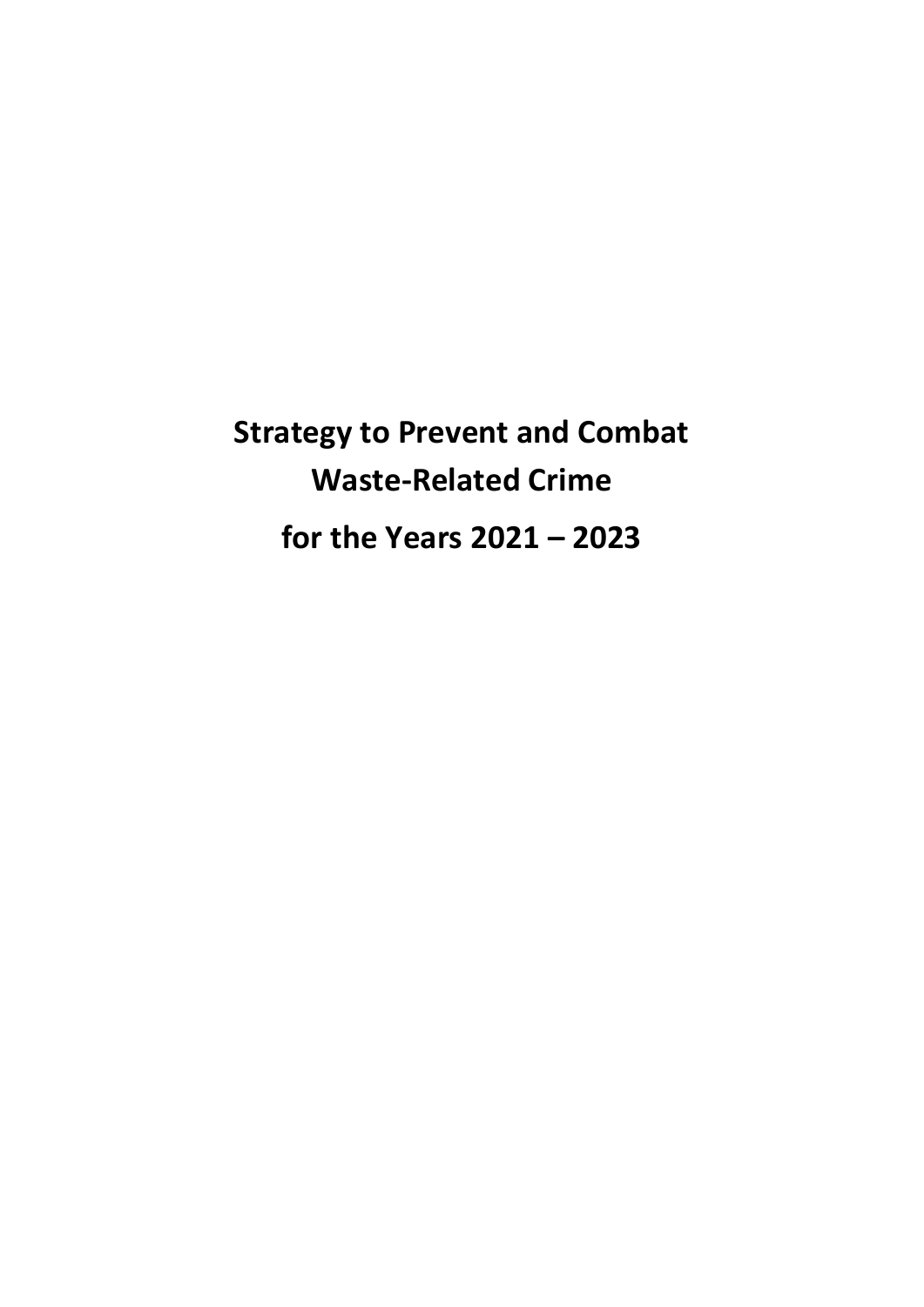# **Contents**

| 4.1 Mutual cooperation of environmental law enforcement agencies in     |  |
|-------------------------------------------------------------------------|--|
| 4.2 Specialisation of environmental law enforcement agencies in waste-  |  |
| 4.3 Waste management – regulatory environment in the Czech Republic  12 |  |
|                                                                         |  |
|                                                                         |  |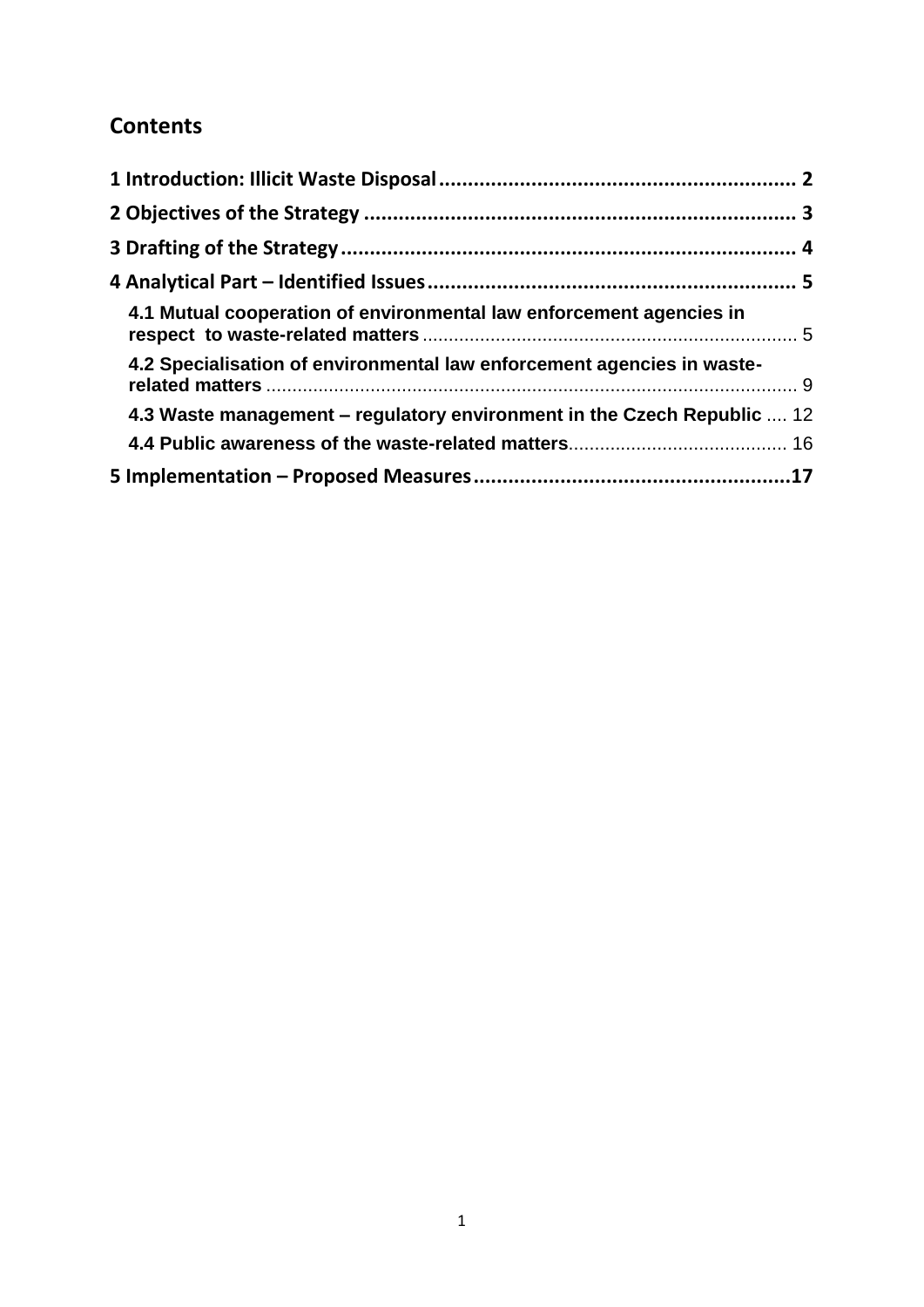### <span id="page-2-0"></span>**1 Introduction: Illicit Waste Disposal**

In 2019, the Czech Republic detected increased activity of organised groups in connection with illicit disposal of waste, i.e. trafficking of waste to the Czech Republic. There is a real threat that the Czech Republic might become, or is actually becoming, one of the target countries where organised crime groups import waste for dumping or further disposal, as evidenced by the first case of illicit hazardous waste import from Poland as well as by the outcomes of the first inspection carried out in November 2019. This situation reflects the radical decision of China to ban the waste imports from Europe; Europe has been left without a waste export option while having only limited waste disposal capacities itself.

In the countries of origin, treatment of such waste is more expensive than in the Czech Republic, and what is more, the countries implemented laws and regulations restricting waste dumping, or the capacity of their incineration plants have reached its limits. Therefore, waste producers (namely Germany and Italy) are looking for any possibility to dispose the waste in other European countries, probably also to be able to report compliance with their recycling targets. To this end, exporters make improper use of the socalled "green-list" of waste, which, however, is only to be used for recyclable waste (i.e. waste for recycling and as an energy source, as it saves fossil fuels in cement factories). Ultimately, illicit non-recyclable plastics warehouses are set up (7 locations in the Czech Republic in 2019), or the waste is directly dumped or taken to incineration plants in the Czech Republic violating the waste management legislation. Such activities seem to be well organised and generate interesting profit for receiving the waste. They often constitute a crime that is hard to detect, as the non-recyclable waste that is to be disposed is brought to the country without being declared and is not reported to the relevant authorities. The Customs Administration of the Czech Republic, Czech Environmental Inspectorate, Ministry of the Environment and the Police of the Czech Republic detected 28 cases of unauthorised transport of waste in the first half of 2020, about one half of these cases are being further investigated by the law enforcement agencies due to suspected crime of illicit waste disposal, namely illicit waste trafficking pursuant to section 298(1) of the Criminal Code.

While this Strategy to Prevent and Combat Waste-Related Crime for the Years 2021-2023 was being drawn up (hereinafter referred to as "the Strategy"), the Ministry of the Environment was finalising preparations of a new Waste Act. On  $9<sup>th</sup>$  December 2019, the Government of the Czech Republic approved the draft of the new Waste Act containing numerous additional measures to the amended Waste Act no. 223/2015 Coll., and Decree no. 83/2016 Coll., that had been instrumental in reducing the number of crimes associated with metal theft by 72 %. The newly planned measures include, for example, CCTV systems at the locations where scrap metal is collected and bought, definition of violations of the Waste Act that would enable relevant authorities to remove a license to operate scrap metal collection points, obligation to train collection point personnel, putting restrictions on mobile collection points to buy scrap metal or extend sanction powers of regional authorities. These measures aim to help reduce scrap metal related crime. The new Act should come into effect at the beginning of 2021.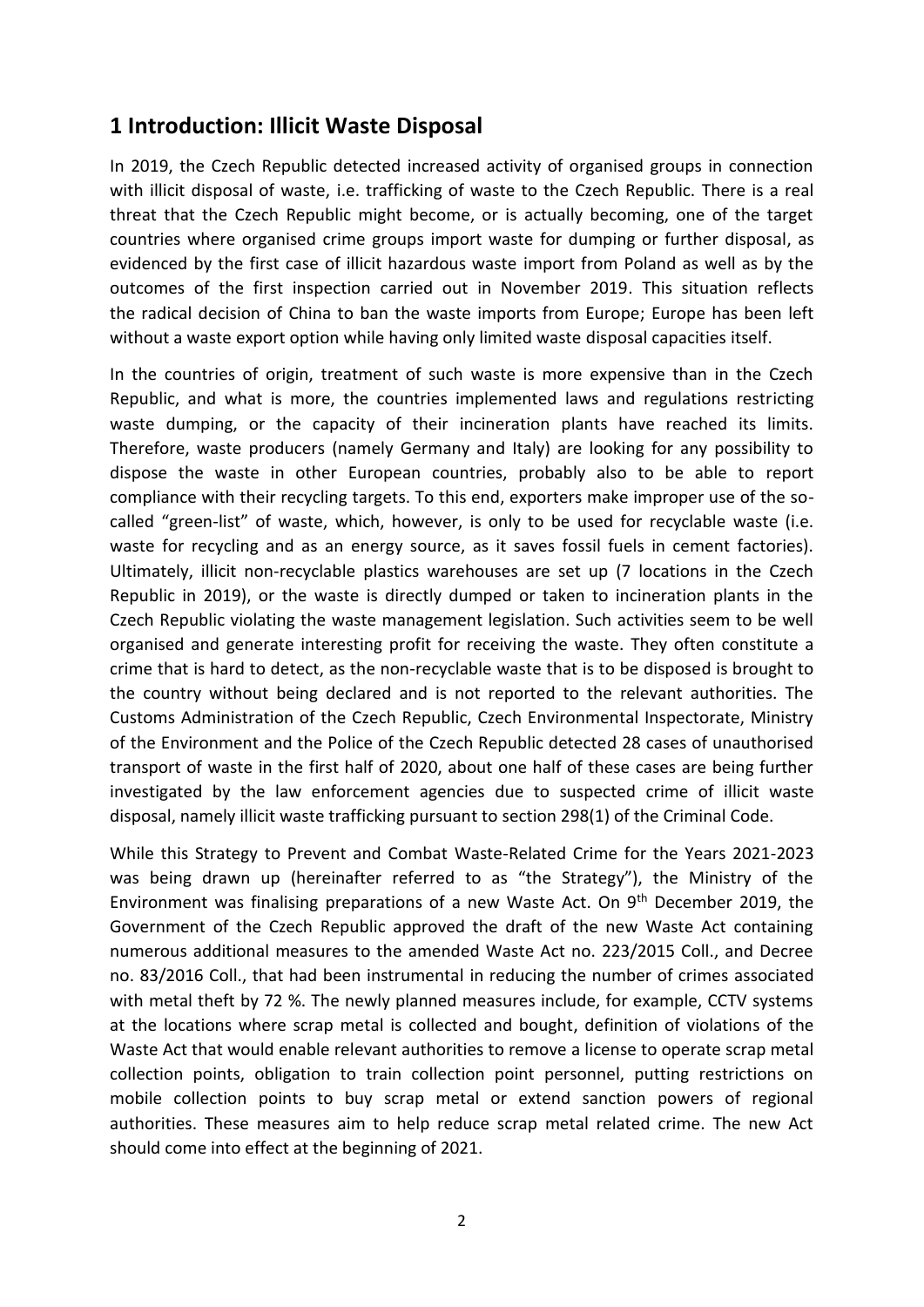The 8th Round of Mutual Evaluations of the EU member states evaluating the practical implementation and operation of European policies on preventing and combating environmental crime, namely illicit management of waste and hazardous substances was closed on the European Union level in 2019. The  $8<sup>th</sup>$  round of the Mutual Evaluations was devoted to practical implementation and functioning of the European policies in the field of prevention and combating environmental crime focusing on two specific areas in particular – illicit trade in waste and illicit production or management of hazardous substances.

The Czech Republic was evaluated in May 2018, the Evaluation Report of the Czech Republic (hereinafter as "the Evaluation Report") was approved at the joint meeting of the Working Party on Cooperation in Criminal Matters and Law Enforcement Working Party on 13<sup>th</sup> December 2018. In terms of combating illicit waste disposal, the Czech Republic is evaluated very well by the evaluation team, nevertheless, the report contains eleven recommendations for improvement and points out minor shortcomings. A summary of the Evaluation Report including the recommendations is enclosed to this Strategy.

Analysis of Criminal Cases Investigated by Public Prosecutor's Offices between 2012 to Present concerning the waste-related issues is enclosed to this Strategy as Annex no. 2. The analysis was prepared by the Public Prosecutor's Office.

### <span id="page-3-0"></span>**2 Objectives of the Strategy**

This Strategy is submitted following the Government resolution no. 41 of 13<sup>th</sup> January 2020. By its resolution, the Government noted the Evaluation Report of the Czech Republic of the  $8<sup>th</sup>$  round of Mutual Evaluations, and charged the Minister of the Interior in cooperation with the Minister of the Environment, Minister of Finance and Minister of Justice with a task of submitting a strategic material aimed at preventing and combating waste-related crime.

The Strategy aims to improve conditions for the law enforcement authorities enforcing the environmental law to ensure prevention and combating of the waste-related crime. Four specific objectives have been identified:

- 1. To improve mutual cooperation among the environmental law enforcement agencies;
- 2. To strengthen specialisation and qualification of the environmental law enforcement agencies;
- 3. To improve regulatory environment regulating waste-related matters in the Czech Republic;
- 4. To build public awareness of the waste-related matters.

The submitted strategy defines measures to prevent and combat waste-related crime; the measures build on the conclusions and recommendations of the Evaluation Report and take into consideration identified needs of stakeholders, in particular of the environmental law enforcement agencies (the Customs Administration of the Czech Republic, Czech Environmental Inspectorate, and the Police of the Czech Republic).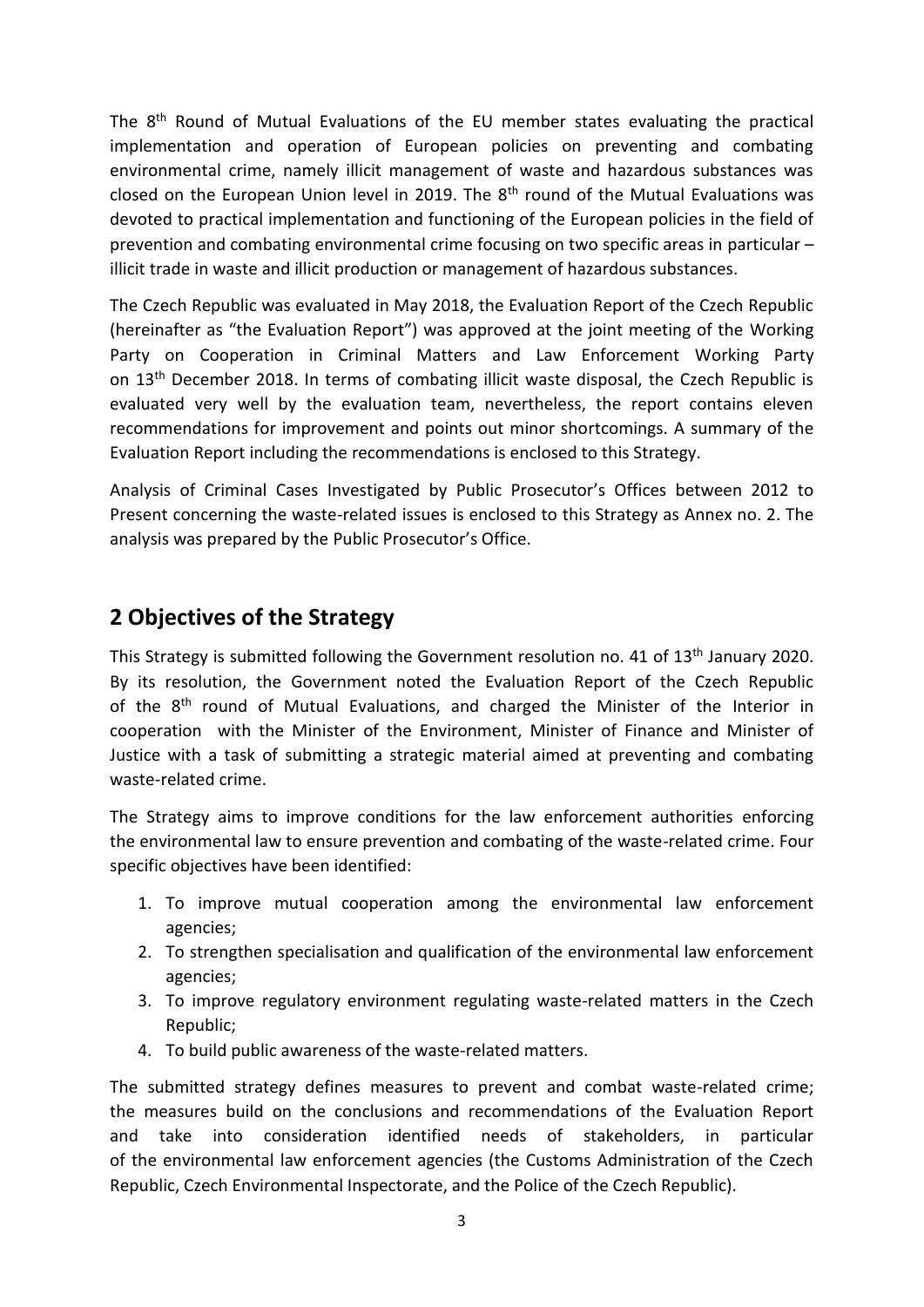The defined measures are to eliminate or mitigate the shortcomings identified by the Evaluation Report and by the stakeholders. The measures are defined as action tasks, they are assigned to individual agencies that are in charge of them, and a deadline for completing the individual tasks is set. Individual agencies specified in the Evaluation Report took an active part in the evaluation and are aware of the shortcomings described in the Evaluation Report. Representatives of individual authorities were also consulted during preparation of this material taking an active part in defining the measures.

The Strategy is intended for the environmental law enforcement agencies, in particular those in charge of waste-related crime: the Customs Administration of the Czech Republic, Czech Environmental Inspectorate, and the Police of the Czech Republic, Public Prosecutor's Office, Ministry of the Environment, Ministry of Justice and Ministry of the Interior.

# <span id="page-4-0"></span>**3 Drafting of the Strategy**

The stakeholders met on 25<sup>th</sup> July 2019 in order to discuss implementation of the recommendations defined in the Evaluation Report for the Czech Republic. The meeting was attended by representatives of individual agencies in charge of implementation of the individual recommendations given to the Czech Republic. Every recommendation for the Czech Republic was discussed individually. The present stakeholders agreed that the Evaluation Report is a good opportunity to declare the environment-related matters a political priority and an opportunity to revaluate the current practice in order to facilitate investigation.

In the follow-up discussions, the stakeholders agreed that the best approach would be to develop strategic material and an action plan aimed at preventing and combating environmental crime as specified in the recommendations no. 1 and 2 of the Evaluation Report.

The Government of the Czech Republic noted the Evaluation Report in the Government resolution no. 41 of 13<sup>th</sup> January 2020. The task of submitting the strategic material aimed at preventing and combating waste-related crime for approval by the Government was also assigned in the resolution.

A questionnaire was prepared in order to identify other possible issues and needs of the stakeholders and was distributed to the stakeholders in December 2019. Received answers served as another source of data in order to identify the needs. Respondents were invited to comment on the conclusions of the Evaluation Report, to identify other issues they face in their work, and to identify the best practice.

The Strategy was also consulted with scientists specialising in waste management.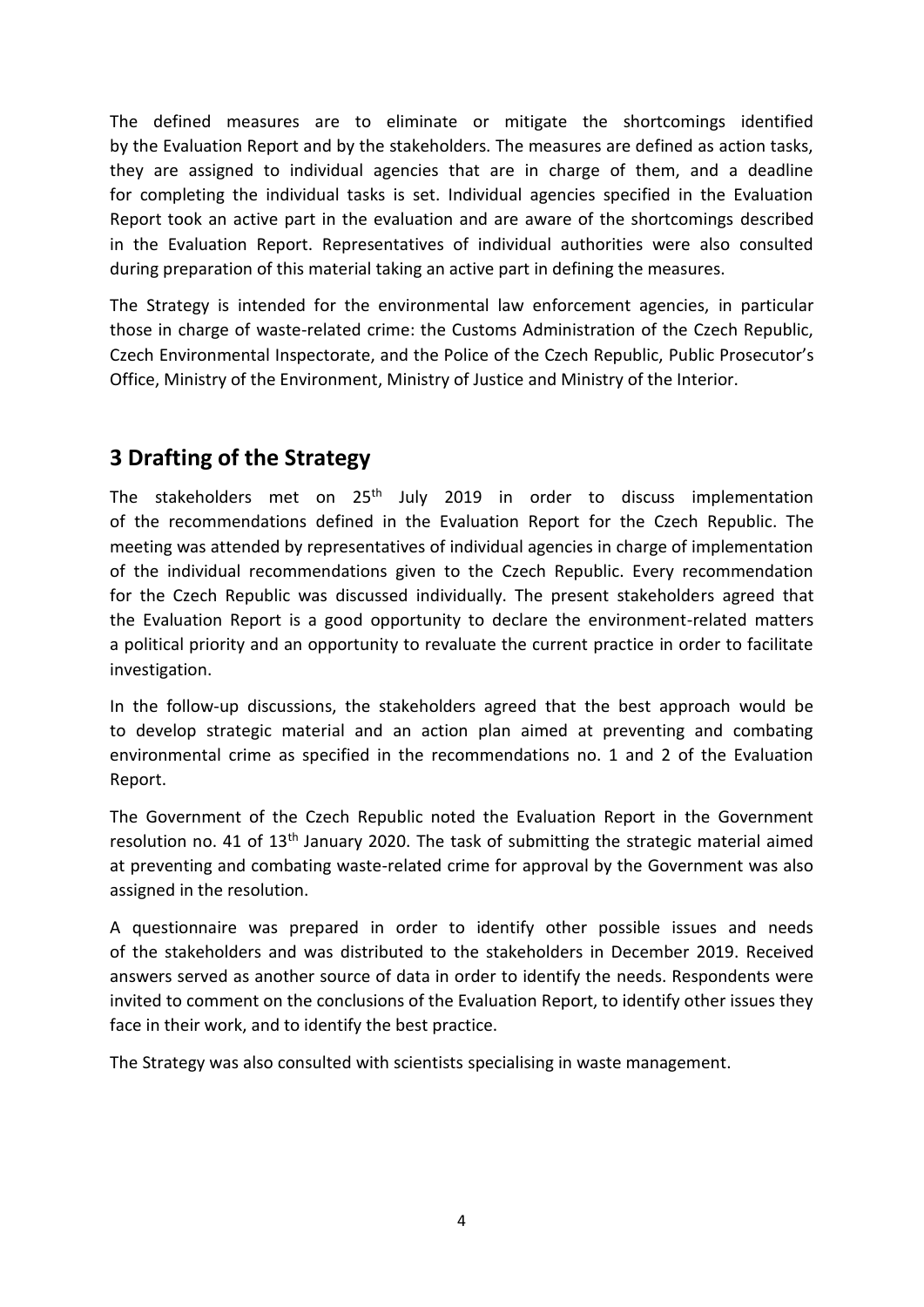## <span id="page-5-0"></span>**4 Analytical Part – Identified Issues**

First and foremost, the returned questionnaires indicated that the Evaluation Report is quite exhaustive in terms of identified problems. Some questionnaires pointed out to more specific problems. Many identified problems referred in particular to the existing legislation.

In reference to the recommendations defined in the Evaluation Report, the representatives of the environmental law enforcement agencies agreed most with the recommendation to develop an environmental police unit (recommendation no. 6), to promote more structured information exchange between the competent environmental administrations (recommendation no. 9) and to re-assess the balance between the administrative and the criminal approach to environmental crime (recommendation no. 11). Possible amendments to certain sections of the Criminal Code concerning the environment were mentioned in relation with the recommendation. Another important recommendation pointed out by the respondents was the enhancement of the training activities on tackling environmental crime (recommendation no. 7) and the recommendation to appoint a special prosecutor supported by a specialised structure focused exclusively on environmental crime (recommendation no. 8).

The issues identified by the Evaluation Report as well as by the representatives of stakeholders are described below, they are divided into four specific areas. Four specific objectives were defined based on these areas.

### <span id="page-5-1"></span>4.1 Mutual cooperation of environmental law enforcement agencies in respect to waste-related matters

The first area of interest is the mutual cooperation between environmental law enforcement agencies in respect to waste-related matters. The Evaluation Report in particular recommends more structured exchange of information between the competent environmental administrators (recommendation no. 9) and formalising of cooperation and communication among the national authorities competent to tackle environmental crime (recommendation no. 10). Related to these is the recommendation no. 4 suggesting developing of links between waste information/data collection systems of the different institutions involved and improving of shared channels. The summary of the Evaluation Report concerning cooperation (chapter 6.5) suggests that the Czech Republic might establish a contact point at each of the involved agencies to facilitate timely exchange of information.

Currently, the information is exchanged informally based on personal links; more structured and formal way of exchanging information might be, for example, defined in a methodology and supported by setting up a formal functional inter-agency team, or by entering into formal agreements on cooperation. Some contracts already exist; however, they need to be reviewed. The review should be followed by the establishment of a functional inter-agency team. In terms of information systems collecting waste-related data, a more detailed specification is needed to determine what information is required by individual agencies (the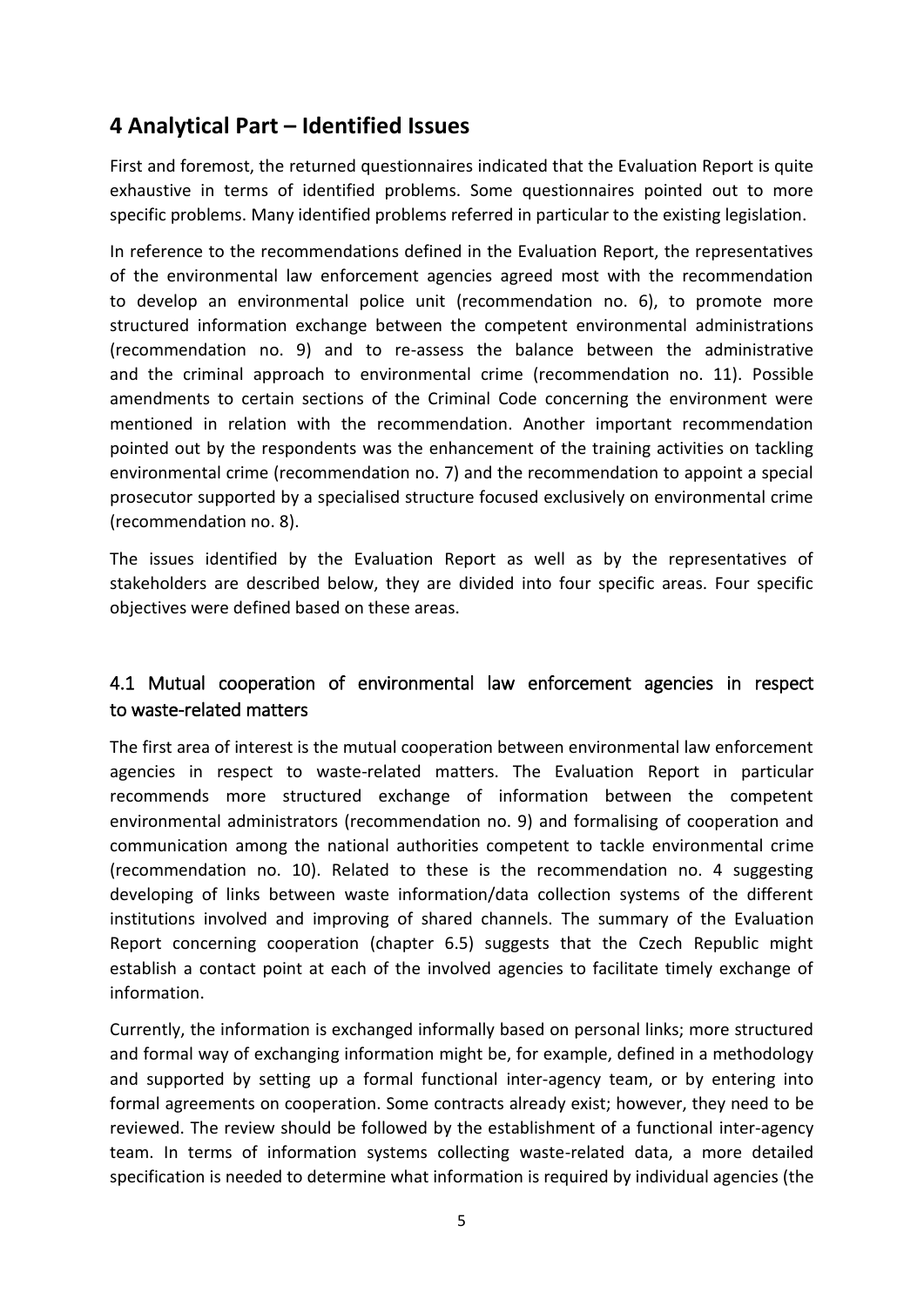Police, Czech Environmental Inspectorate, Customs Administration, Ministry of the Environment) and to specify the needs in bilateral agreements regulating inspecting of the databases, or to review the existing agreements.

The Police of the Czech Republic points out the need for establishing links between information systems of the Ministry of the Environment and the Police of the Czech Republic to facilitate analysis of cases involving suspected illicit waste disposal by the Police. A possible solution is to provide the Police with access to the waste management information systems of the Ministry of the Environment (Waste Management Information System – ISOH, Integrated System to Report Compliance – ISOP or Hazardous Waste Transit System – SEPNO) based on an agreement between the Police and the Ministry of the Environment (CENIA).

There is no general procedure defined for informing law enforcement agencies about violation of law that may give rise to a suspicion that a crime has been committed, although state agencies are obliged, pursuant to section 8, paragraph 1 of the Criminal Code, to immediately inform a public prosecutor or the Police of material elements of a criminal offence. In most cases, it is the Czech Environmental Inspectorate that is first informed about violation of the waste management regulations, the Czech Environmental Inspectorate follow their own procedures in line with their responsibilities, in some cases they report suspected crime to law enforcement agencies. Neither law enforcement bodies – other than the law enforcement agencies – nor the law enforcement agencies have access to all information of a case needed to decide, right from the start, whether a crime or an offence have have been been committed. When material elements of a criminal offence (e.g. pursuant to section 293 or 298 of the Criminal Code) are being described, it is also usually noted that a suspect has violated or is violating another law. Such violation/breach usually also fulfils characteristics of an administrative offence. Material elements of a criminal offence of illicit disposal of waste pursuant to section 298, paragraph 1 of the Criminal Code, therefore, do not represent another qualitative or quantitative criterion (e.g. import of one lorry as well as only one palette of waste in violation of the law may constitute a crime). In some cases material elements of a criminal offence (e.g. section 293, 298 paragraph 2 of the Criminal Code) specify additional criteria that have to be met for an act to constitute a crime (e.g. larger area affected, threat or damage to the environment the remedying of which would require considerable costs), however, although these additional criteria may be met, an act may still not be evaluated as a crime, or as an administrative offence; e.g. see the clause on the subsidiarity of criminal repression specified in section 12, paragraph 2 of the Criminal Code. At the same time, the first evaluation of a case may not always clearly indicate the scope of damage caused, or threat to the environment (a qualified expert evaluation is needed). Since the cases are transferred to be dealt with by administrative authorities, there is no case law that would help distinguish between administrative offences and criminal offences based on their gravity in specific cases, therefore there is no distinguishing criteria for initial evaluation when a case is reported to the Police and public prosecutors, and later to judges in judicial proceedings. The fact that such relevant unifying case law is missing is illustrated by a mere inspection of the ASPI or Beck-online databases. Neither the Police, nor the Public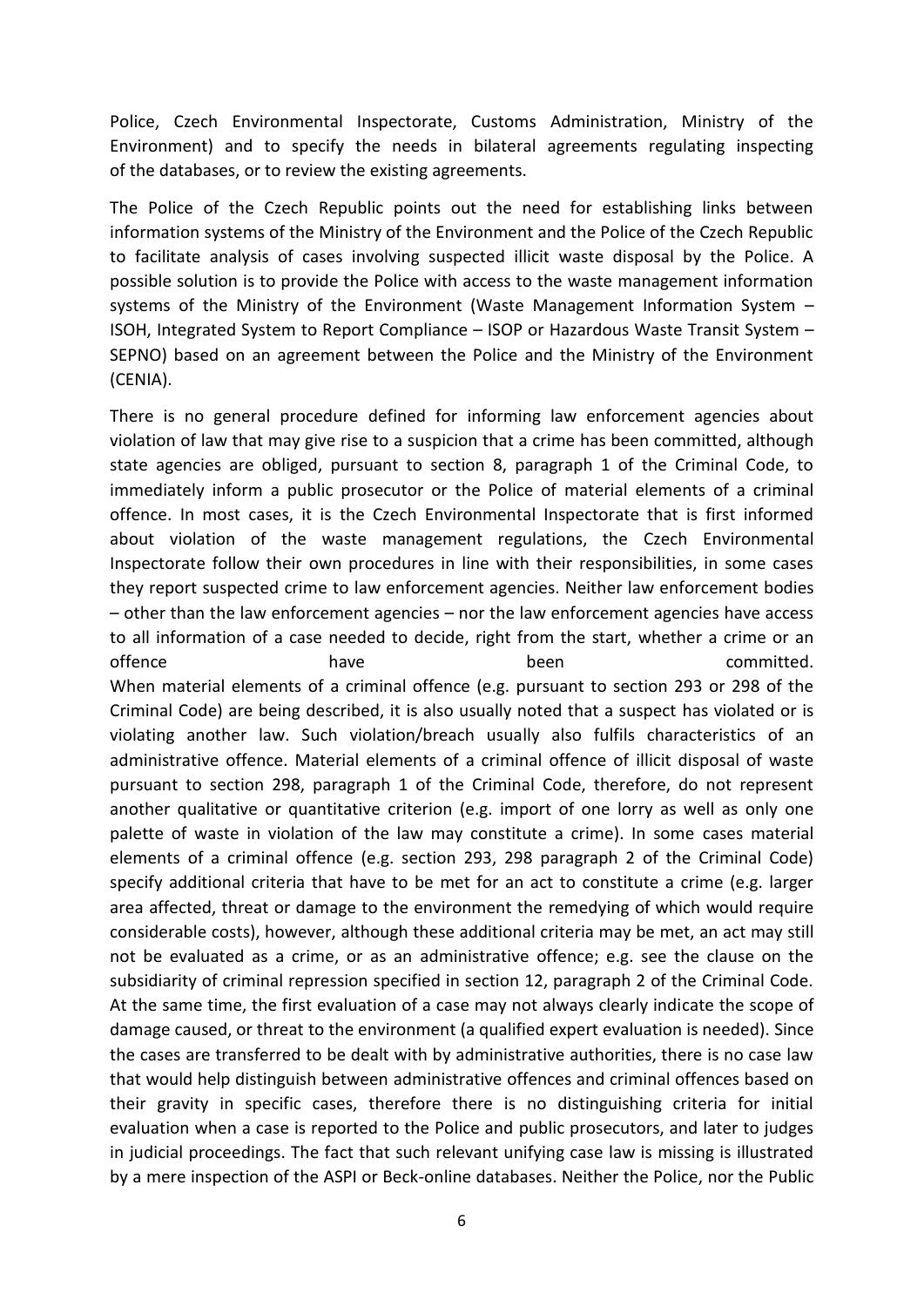Prosecutor's Office is equipped with a centralised system that would evaluate reported cases; they are always evaluated by a relevant authority (this is related to the fact that there is no specialised police unit and specialised prosecutor that could determine the type and severity of the law violation and that a criminal offence was committed in a particular case). There is no system in place to evaluate acts, no evaluation criteria, and no rules for cooperation among individual authorities. Sanctions are mostly imposed through administrative procedure. Acts that are evaluated as criminal offences in certain cases are only sanctioned as administrative offences in other cases. Sometimes, the law enforcement agencies learn about suspected crime with a delay. Cases that had been under investigation are returned to an administrative authority to handle them as administrative offences. Acts that were brought before court are transferred by the court back to an administrative authority to handle them as administrative offences. This process is neither efficient nor economical, the sanctions are not effective, and delays occur.

In this respect, the Czech Environmental Inspectorate highlights the issue of mutual exchange of information obtained through investigations carried out in parallel by the Czech Environmental Inspectorate and the Police or providing information to individual relevant authorities. If a case is being investigated by default by the Czech Environmental Inspectorate, all information obtained through the investigation is provided to other authorities on an ongoing basis according to their needs. However, there are/may be certain restrictions

on information provided by the Police of the Czech Republic due to different procedures. This is due to the fact that the Police follows different rules for providing information on investigation than the ČIŽP. These rules should be clarified in order to prevent delays or restrictions on access to information required by administrative authorities to carry out their responsibilities according to the applicable law and in line with their powers. Currently, there may be delays in addressing consequences of illegal activities (e.g. corrective measures etc.) when offenders need to be identified, and the identification has only be done by the Police; as a result discussions on repatriation of waste illegally transported across the border may be delayed increasing the risk of an environmental incident etc., remedying of which would require public funding.

There is a critical lack of structured and regular exchange of information and there is no permanent inter-agency team established. This complicates exchange of information on specific cases, causes clashes between administrative and criminal sanctions, and affects the duty to act and the duty to maintain confidentiality of administrative authorities and law enforcement agencies. Handling of the waste-related matters is fragmented, as there are numerous agencies in charge of these matters (Czech Environmental Inspectorate, Customs Administration, Ministry of the Environment, regional authorities, municipalities with extended powers, the Police, Public Prosecutor's Offices). There is really no willingness to establish efficient cooperation, information exchange is challenging, and information sharing is obstructed by legal impediments, there is no legal platform for exchanging operative information concerning specific cases. This results in a poor exchange of information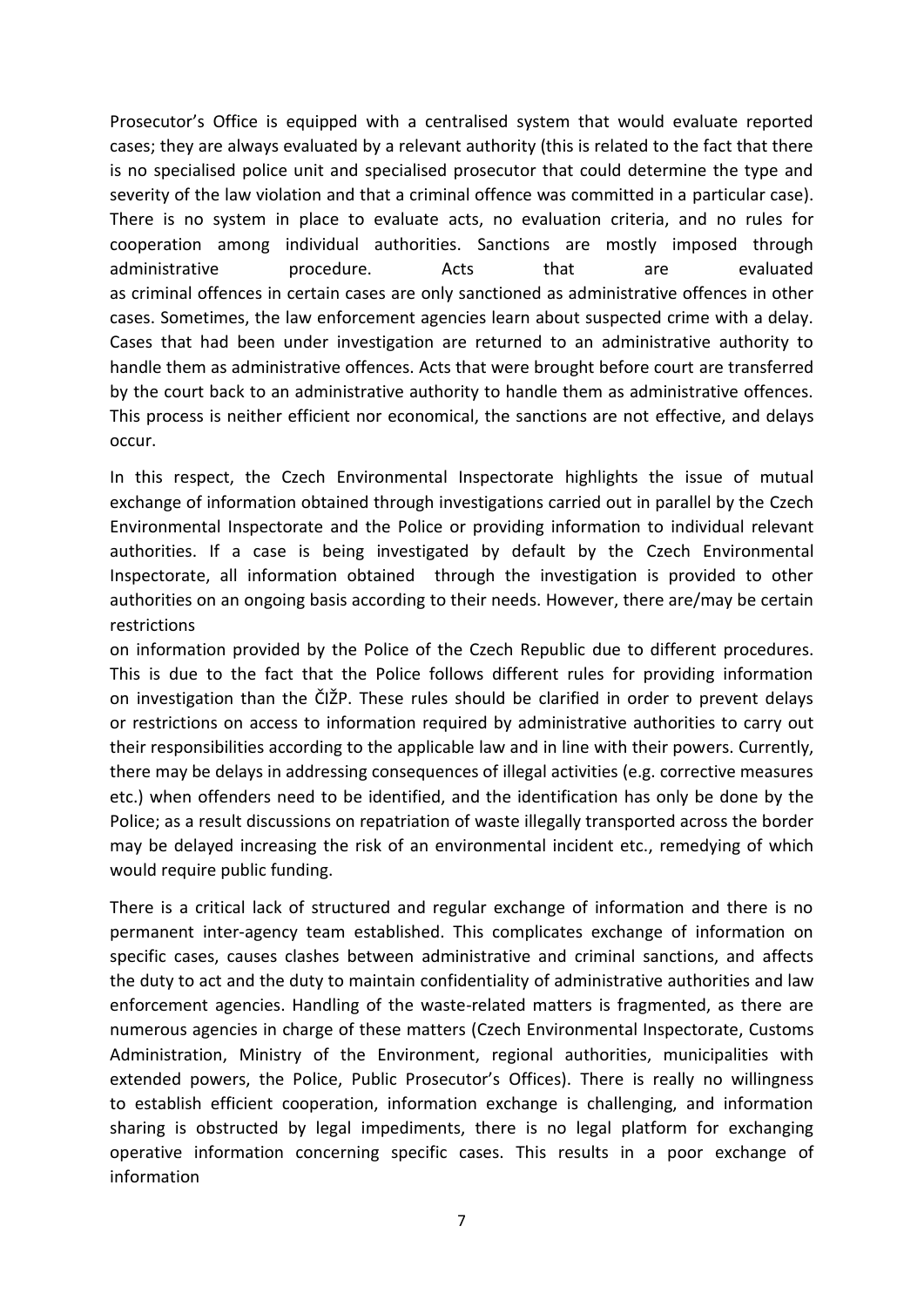on specific cases and information is provided with delay. There is a lack of information about activities of other stakeholders and actions and measures; know-how of individual authorities could be better used also by other authorities; a suitable platform to exchange information on how illegal acts are committed, on the latest developments, on outcomes of individual cases and evaluation of efficiency of activities carried out by individual authorities is missing. Units of the Czech Environmental Inspectorate and the Police should establish contacts on the local level, and information and feedback sharing between these units during investigation should be set up (communication during the entire the course of investigation, not only when investigation of a case is opened – also when a criminal complaint is filed, coordination of sanctioning proceedings in progress that could be an obstacle to imposing a sentence pursuant to the Criminal Code etc.).

#### Best practices:

- close cooperation between the Czech Environmental Inspectorate and the Police of the Czech Republic needs to be formalised;
- ongoing development of the cooperation, formal and informal meetings;
- joint inspections focusing on illicit cross-border transit of waste, this process, however, needs to be specified in more detail (regular ongoing inspections focusing on particular areas  $-$  e.g. regular inspections of waste disposal facilities  $-$  dumps etc.; nationwide initiatives focusing on inspecting waste in transit (operation "PLAST" carried out by the Surveillance Unit of the Customs Administration of the Czech Republic), ad hoc inspections targeted at a particular area including data analysis  $-$  in the past these inspections focused for example on scrap metal collection points, the entire lifecycle of disposal of certain types of waste from its originator to final processing);
- international cooperation within Europol;
- a system for online registering of hazardous waste transits and waste management information systems:
	- ISOH Waste Management Information System (a nationwide complex waste management information system) containing a registry of facilities licensed to dispose of waste, and a registry of documents with exhaustive data on the production and disposal of waste within the entire Czech Republic making it possible to make cross references between data submitted by waste originators and by agencies in charge. The ISOH database is used to monitor waste (offline and to a certain extent online) and provides information on waste recipients and waste originators and on the volumes of waste in transit;
	- ISPOP Integrated System to Report Compliance;
	- SEPNO Hazardous Waste Transit System (an independent module within ISPOP);
	- HNVO System to Evaluate Hazardous Properties of Waste (an independent module within ISPOP that can only be accessed by registered users) providing online services to users who wish to eliminate the risks relating to hazardous properties of waste; the system enables online requests and certifications and provides information to entities managing waste;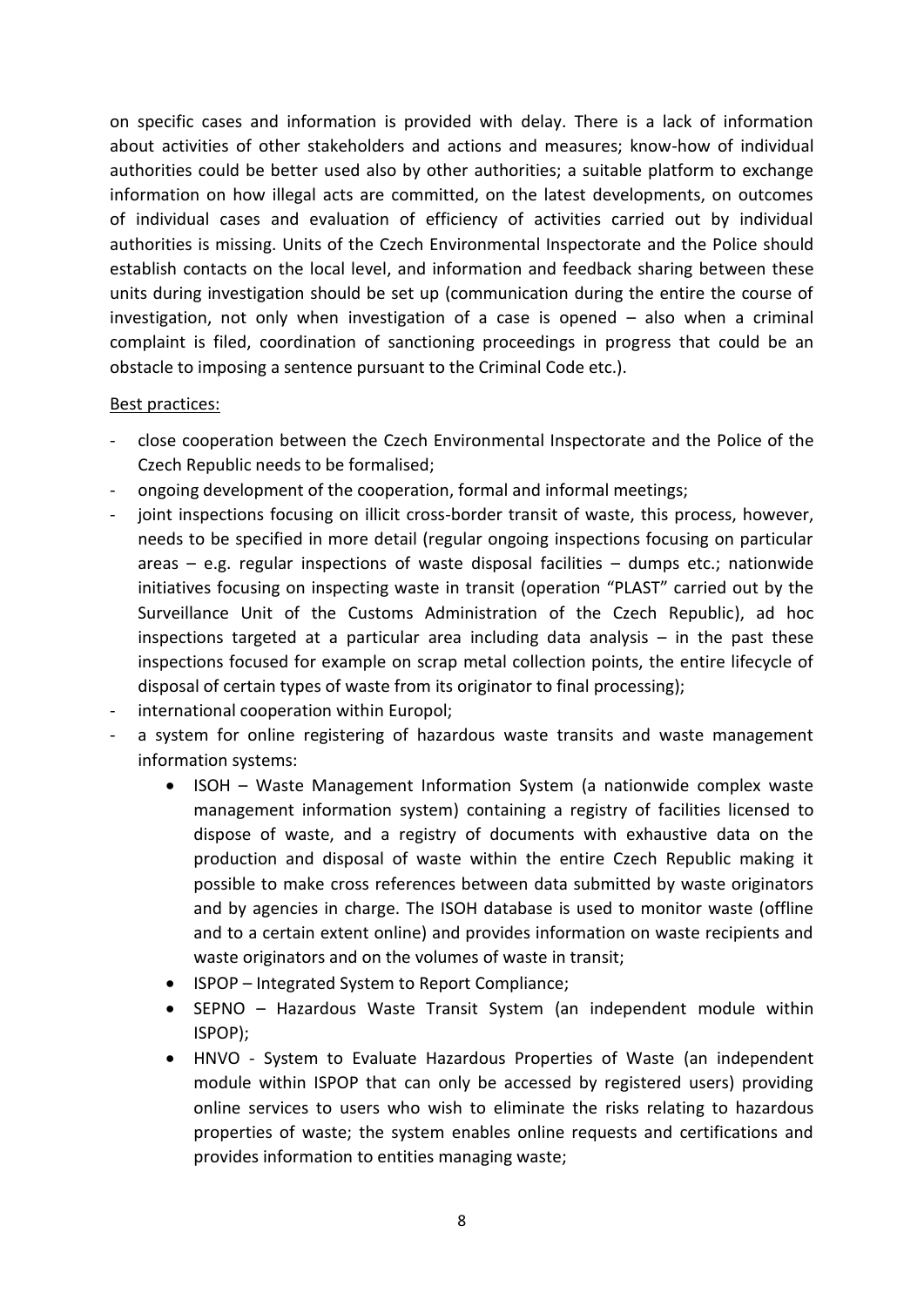The specific objective no. 1 *Improve mutual cooperation among the environmental law enforcement agencies* was identified based on the above analysis. This specific objective will be accomplished by accomplishing action points no. 1, 2 and 3.

#### <span id="page-9-0"></span>4.2 Specialisation of environmental law enforcement agencies in waste-related matters

The second specific objective consists in increasing the degree of specialisation and qualification of the environmental law enforcement agencies in the waste-related matters. The Evaluation Report suggests in particular to consider setting up of a police environmental unit that could act both as a platform to support and promote a multidisciplinary approach to environmental crime and as an active partner at the international level (recommendation no. 6), and to consider measures to support higher degree of specialisation of public prosecutors and judges in the matters related to environmental crime; in particular, this should entail appointing a special prosecutor who would be supported by a specialised structure focusing exclusively on environmental crime (recommendation no. 8). Related to this is the Evaluation Report recommendation suggesting enhancing of the training activities focused on tackling environmental crime (recommendation no. 7). The Evaluation Report summary commenting on internal structures (chapter 4.6) suggests a suitable measure that would contribute to higher degree of specialisation – to consider setting up a know-how database that would be used by public prosecutors and judges working on environmental crime cases.

Environmental crime specialisation has been established at Public Prosecutor's Offices, at certain district Public Prosecutor's Offices it was established as an optional function, at regional prosecutor's offices this function is mandatory. In the first instance, the environmental crimes (Chapter VIII of the Criminal Code containing special provisions) fall within the substantive jurisdiction of district Public Prosecutor's Offices, there are 86 of them in the Czech Republic. Due to a low number of illicit waste disposal cases, it is impossible to identify environmental experts within the structure of the Public Prosecutor's Offices. Some of the Public Prosecutor's Offices lack this specialisation all together; the offices where this specialisation has been established do not really have any public prosecutors who would deal with environmental cases repeatedly and be able to learn from their experience, be motivated to educate themselves due to the number of cases they have to handle, consistently cooperate with other law enforcement agencies, or get information on the current trends. Although they are interested in the matter and related cases, their primary portfolio consists of other criminal cases taking up their time. The consequences this may lead to at the Public Prosecutor's Office may include for example mistakes in case supervision, lack of cooperation with other agencies, diverting cases that might be qualified as crimes to be dealt with in an administrative procedure, lengthy criminal proceedings, court returning a case to be further investigated pursuant to section 188, paragraph 1e) of the Code of Criminal Procedure, unsuccessful court proceedings. The consequences on the side of judges may include for example transferring a case of serious wrongdoing to an administrative authority to be dealt with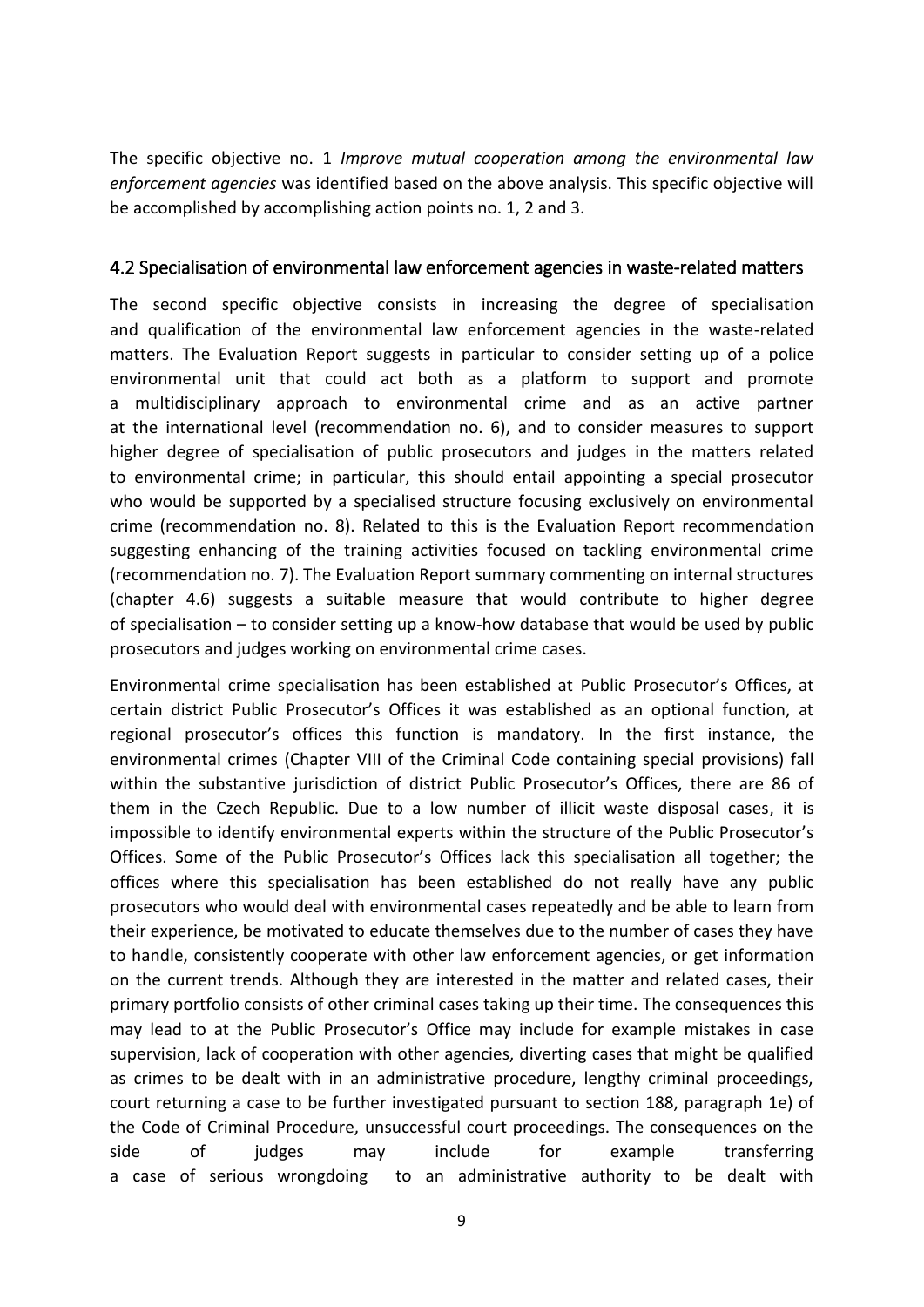as an administrative offence, unjustified return of a case to a public prosecutor for further investigation, error of law. There is no specialisation in the courts at first instance.

The effort to ensure higher degree of specialisation of public prosecutors in the matters related to environmental crime – including establishing of a network of specialised public prosecutors – is supported by the Public Prosecutor's Office. Necessary measures for the specialised public prosecutors to be able to pay enough attention to the environmental crime will be adopted, the public prosecutors will also receive appropriate training.

There is no specialised police unit. Mandatory instruction no. 103/2013, article 4, section 1c) of the Police President determines jurisdiction of the territorial police units reporting to regional directorates and of the local and city directorates over crimes against the environment. There are 76 territorial units and district directorates / city directorates. The consequences of the non-existence of a specialised environmental police unit are similar to those described for the Public Prosecutor's Office. The number of police officers who have had a previous experience with waste-related crime is low, and those who have the experience cannot apply it to other cases, environmental cases are not always prioritized over other cases that the police officers have to deal with. It is difficult to identify the personnel who need to be trained, and training of such a large number of people is also challenging. Police

officers who have never come across waste-related cases are naturally not very much interested

in the training. However, such inexperience and lack of knowledge may lead to a rejection of a case and to irreparable mistakes in the initial investigation, in verification of facts and investigations, and to ungrounded returning of a case to be dealt by an administrative authority. As a result of such mistakes in the pre-trial investigations, a case may be returned to a public prosecutor for further investigation or completion or an offender may be acquitted.

The need for a specialised environmental police unit supported by a specialised structure has been also pointed out by other law enforcement agencies in the Czech Republic. Since this is up to a decision of the top management of the Police of the Czech Republic, it is anticipated that this area of the police activities will be further developed based on the Czech Police Development Concept 2021+ that is being drafted now hand in hand with other related concept documents of the Police of the Czech Republic.

There is also the issue of the declared lack of human and material resources and of insufficient support of relevant inspection bodies and police units. This results in particular in a high latency of the environmental crime and in an insufficient capacity to detect this kind of crime and adopt adequately defensive approach in case of suspected illicit waste-disposal.

At the moment, there is no regular structured inter-agency education programme in place that would focus on illicit waste training of representatives of the environmental law enforcement agencies; joint trainings are rather an exception. There is no agreement on shared training programmes and sharing of the training costs. This makes organising of joint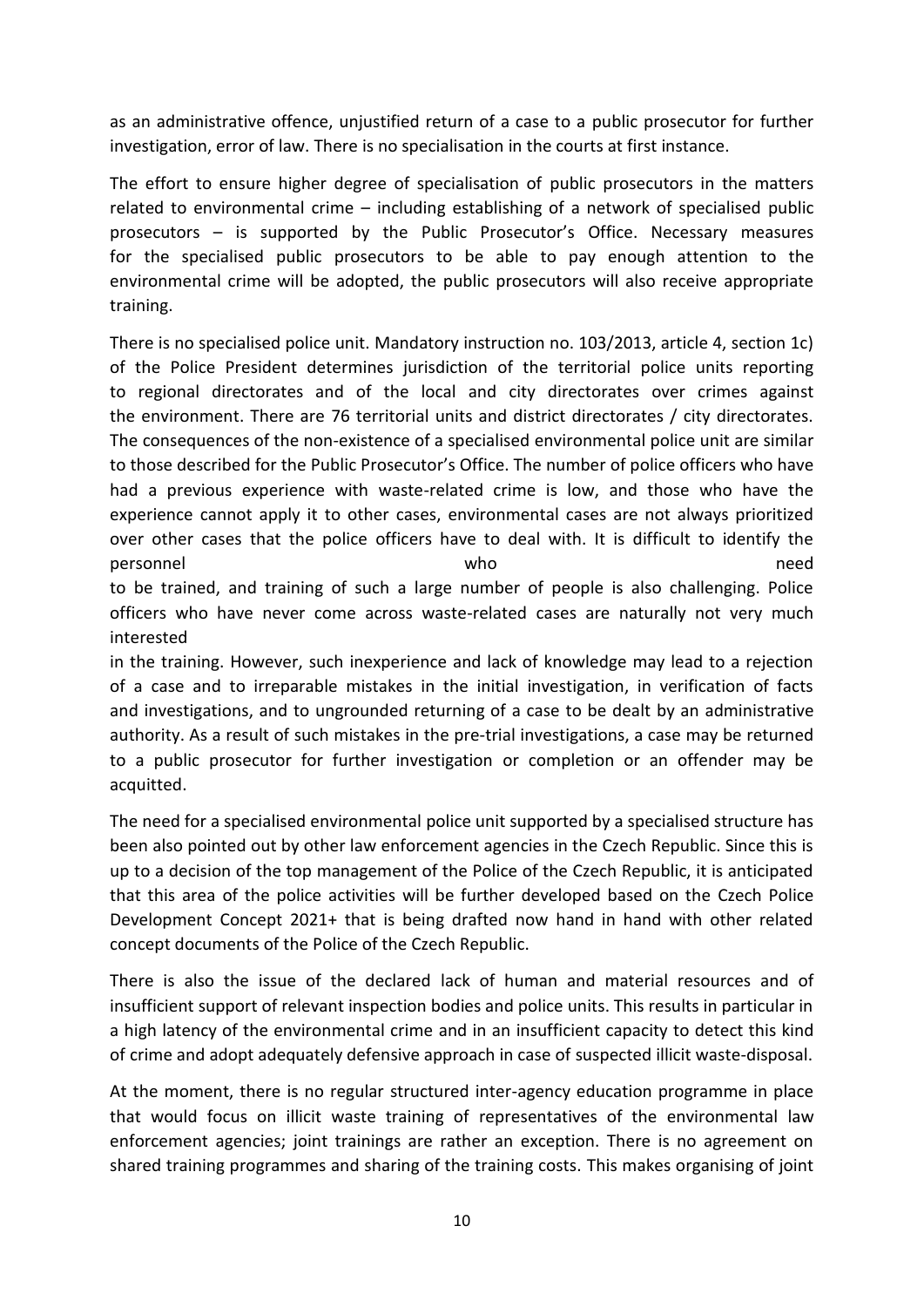trainings difficult, no joint training plans are being drawn up – events discussing similar topics are held on similar dates and overlap, there is no life-long learning, and there is no differentiation between basic training and specialised advanced training.

There is waste-related and environmental crime training organised for individual law enforcement agencies, however, often it is not systematic, it is held ad hoc, and participation may be limited.

One-day workshops focusing on illicit waste-related matters were organised by the Judicial Academy in 2008-2019. The same workshop has also been planned for 2020. As this is a useful workshop, it will be supported in the coming years as well. The training events (workshops, courses, conferences or round tables) prepared and organised or co-organised by the Judicial Academy in Kroměříž primarily in cooperation with courts and Public Prosecutor's Offices typically as classroom events are designed in particular for judges, public prosecutors and other target groups of judicial employees. The training is not mandatory and is designed primarily as a lifelong learning opportunity for the judicial employees to enhance their professional competence. Since the training at the Judicial Academy is voluntary, employees cannot be ordered to take part in it. However, participation of representatives of other agencies is also encouraged (depending on the capacity, as the training is primarily intended for judicial employees) in order to share knowledge, experience etc.

Another example of training is the training carried out in 2020 to share methodology and instructions organised by the Economic Crime Unit of the Criminal Police and Investigation Service. This training was primarily designed for representatives of the law enforcement agencies involved in investigating illicit waste disposal.

### Best practice:

- Spain: the number of prosecuted cases increased as a result of higher degree specialisation of police officers and public prosecutors;
- regional cooperation among individual supervising authorities establishing of close and proactive cooperation focused on a particular area that is being investigated in a particular region – information exchange, training, joint inspections; activities like these have been proved to have a major impact on achieving defined objectives in combatting environmental crime (e.g. joint inspections carried by the Customs Administration and the Czech Environmental Inspectorate in regions focusing on transit of waste that are supported by other law enforcement agencies);
- joint professional training activities of individual agencies.

The specific objective no. 2 *Strengthen specialisation and qualification of the environmental law enforcement agencies* was identified based on the above analysis. This specific objective will be accomplished by accomplishing action points no. 4, 5 and 6.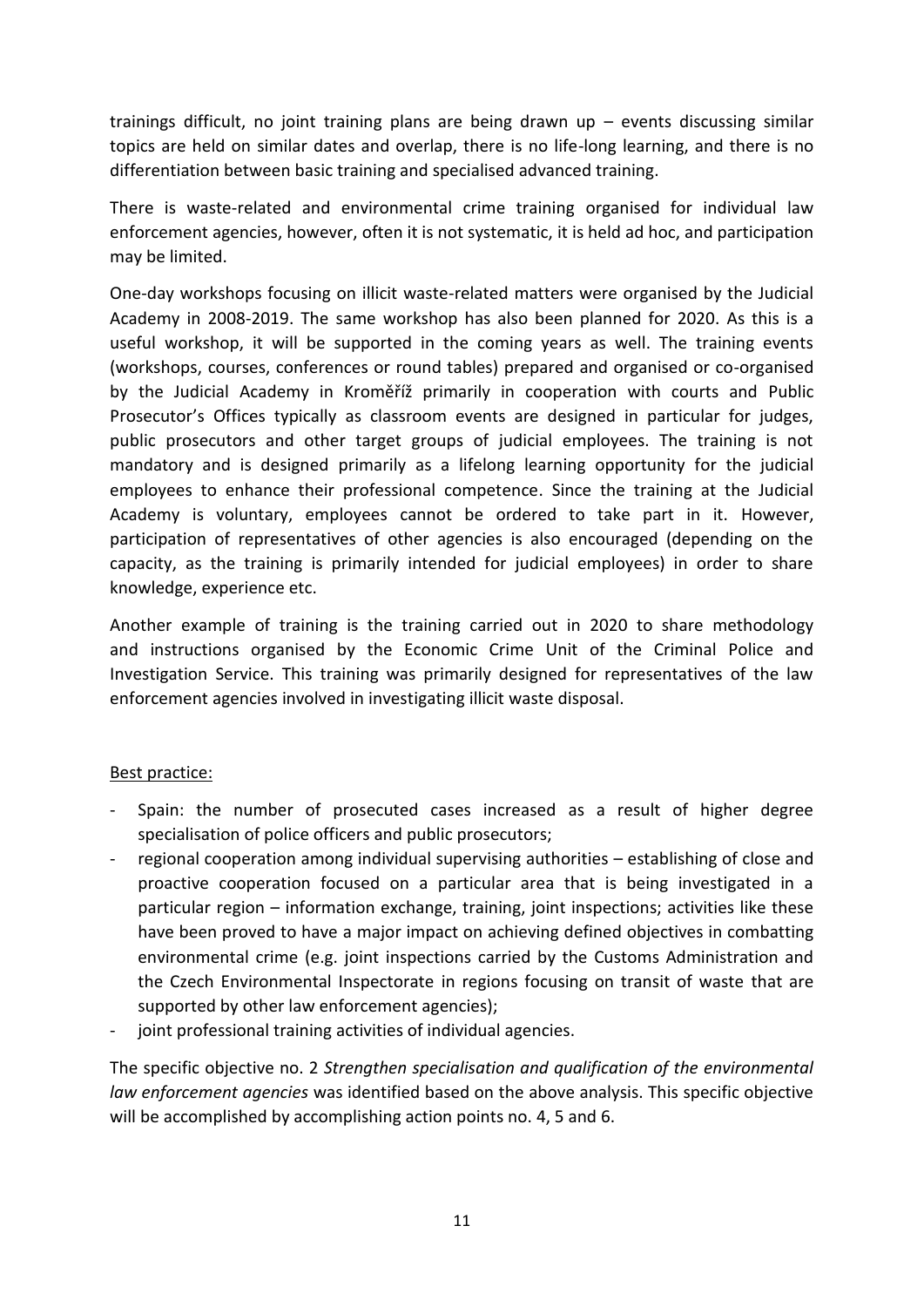### <span id="page-12-0"></span>4.3 Waste management – regulatory environment in the Czech Republic

The third specific objective is to improve the regulatory environment regulating wasterelated matters in the Czech Republic. The Evaluation Report suggests that the Czech Republic should re-assess the balance between the administrative and the criminal approach to environmental crime, so that criminal law could fully play its repressive and deterrent function in this area (recommendation no. 11), and consider analysing the links between environmental crime and other criminal activities (e.g. organised crime, forgery, use of false documents, fraud, corruption, money laundering.) in order to obtain a comprehensive overview

of the phenomenon (recommendation no. 5).

The phenomenon of links being established between environmental crime and other criminal activities should receive more attention; the data should be obtained especially from criminal proceedings. However, most cases are handled in administrative procedure and the extension of the contract of the police and the police  $\mathsf{Police}$ of the Czech Republic does not receive any overview of illicit waste disposal cases, therefore, it is impossible to perform such an analysis. If a methodology is drafted, the links between environmental crime and other crimes should be highlighted and they should be considered in investigation.

Majority of the approached representatives of the environmental law enforcement agencies agree with the recommendation no. 11. The reason for the unequivocal predominance of administrative sanctions over criminal sanctions is the setting of the legislative framework and the fact that most of the acts in question do not actually fulfil the characteristic of the material elements of the criminal offences in question. In many cases, administrative sanctions are believed to be efficient and the fact that they prevail over criminal sanctions may not be a wrong per se. It may actually be far more efficient to impose administrative sanctions in these cases, as it may be easier to find specialised administrative authorities focusing on a particular area. Law enforcement agencies can impose sanctions for numerous types of very serious violations of the law, however, due to the limited financial and human resources it would be hardly possible to establish designated units specialised in this one particular area. Therefore, it is necessary to assess whether and to what extent a deviation of the relationship between administrative and criminal sanctions in favour of more frequent imposition of criminal sanctions is desirable or necessary for practice. Subsequently, it will be necessary to evaluate in what ways this can be achieved. Based on the analysis, it will be necessary to consider whether a change in legislation is necessary in this context, or whether creation of a methodological material agreed on by all stakeholders would appear to be a more appropriate tool.

Waste-related crime is usually committed for profit and can be, therefore, compared to economic crime to a certain extent, at the same time, however, there is a risk for the environment or harm caused to the environment usually requiring millions of CZK to remedy the damage. The terms of imprisonment specified in section 298 of the Criminal Code do not correspond to the severity of the organised criminal activities committed for profit (e.g. see the case of "waste mafia" in Poland and the Czech Republic). Organised crime is classified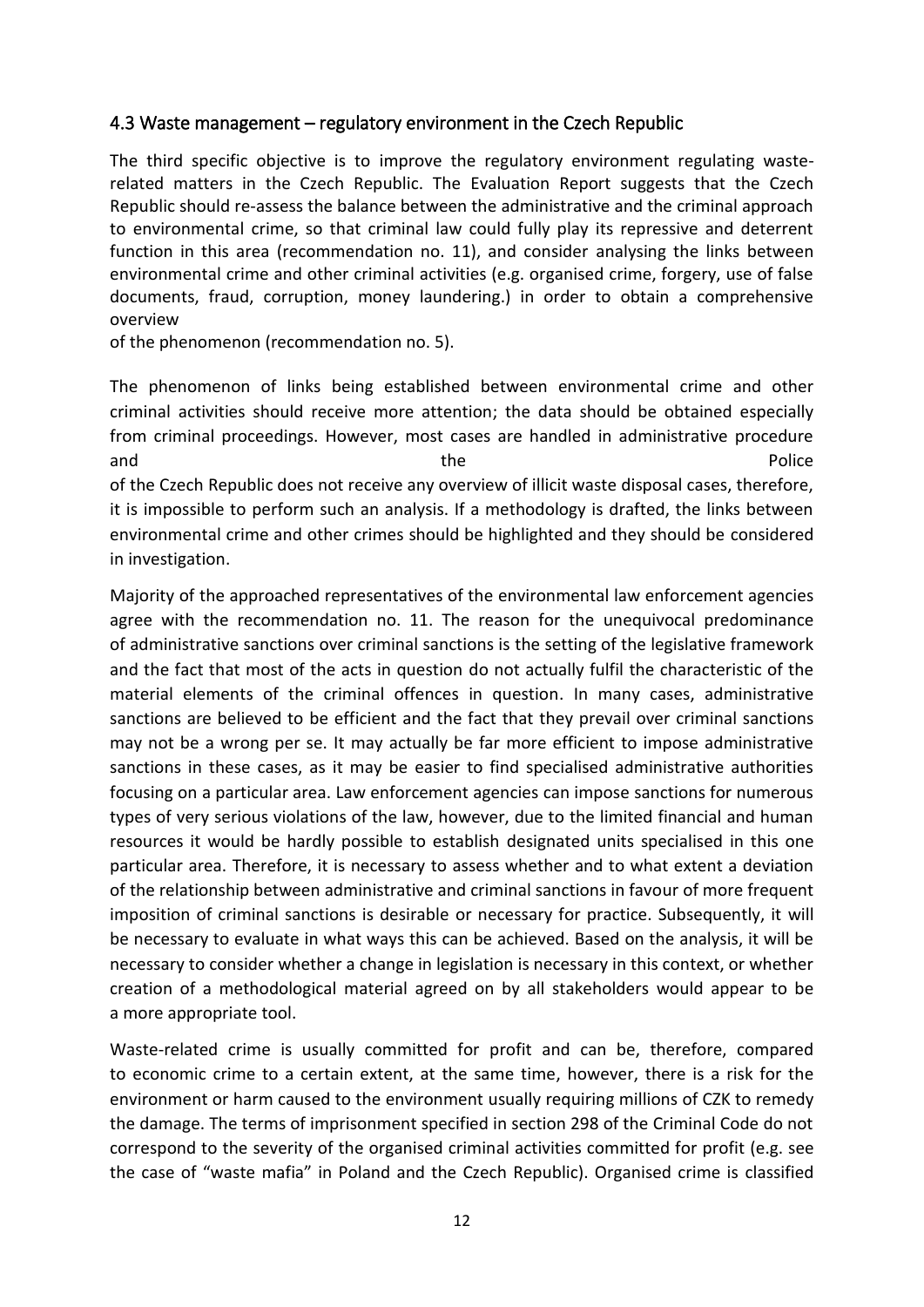as misdemeanour and the term of imprisonment is 6 months to 3 years. The same term of imprisonment shall apply when a substantial profit is gained (over CZK 500 000), and when an act is committed repeatedly. In case an extensive profit is gained (over CZK 5 million), the term of imprisonment will be 1 to 5 years, however, in case of crimes against property (theft, embezzlement, fraud), the term of imprisonment is 5 to 10 years. Therefore, the sanctions do not have the deterrent effect and administrative sanctions are preferred.

Neither criminal, nor administrative law have the corrective effect here. Powers (issuing of permits, inspections, imposing of corrective measures, administrative sanctions, criminal sanctions) are divided among too many individual authorities. In some cases, the authority in charge of deciding on remedying a situation is the authority that also have to pay for the remedy from their own budget (lack of willingness to order the remedy). Claiming damages in criminal proceedings is complicated (beneficiary, evidence of costs of the remedy, relevant authorities often do not act). The law does not define any entity that could act as the injured party in criminal proceedings in connection with environmental damage and hazards (public interest in protecting the environment is protected, this interest is represented by relevant authorities, however, they do not act as an injured party in criminal proceedings). This results in cases being transferred from one authority to another, waiting for decisions of another relevant authority, no information sharing about adopted measures and imposed sanctions, failure to act by administrative authorities when a breach of law leading to recurring violations is detected, prolonged violations of the law, re-issuing of a permit and though violations and though violations of the law were found in a particular facility. Failure to comply with the "polluter pays<sup>"1</sup>

principle in the criminal proceedings as a result of the difficulties relating to claiming damages in the criminal proceedings or failure to act by a relevant authority and the nonexistence

of the injured party especially in cases when future costs that have not even been incurred need to be discussed.

A disbalance between sanctions imposed in an infringement or administrative procedure and in criminal proceedings has also been identified, the sanctions imposed in the criminal proceedings are disproportionately low compared to the sanctions imposed in the infringement or administrative procedure, which makes them more acceptable for an offender; this lacks any logic in respect to the position and importance of the criminal proceedings within the Czech legal system.

The fact that the importance of the criminal proceedings is not well established within the system can be documented by identical text describing material elements of a criminal offence (section 298, paragraph 1 of the Criminal Code) and of administrative offence (the Waste Act), this causes problems – also due to the non-existence of relevant case law – in determining jurisdiction of the Police of the Czech Republic and of the Czech Environmental Inspectorate in cases of illicit cross-border transit of waste. As a result, cases that should be investigated in criminal proceedings are dealt with in an infringement

1

<sup>&</sup>lt;sup>1</sup> Inability to enforce remedy or reimbursement of costs that the state incurred in order to remedy environmental damage.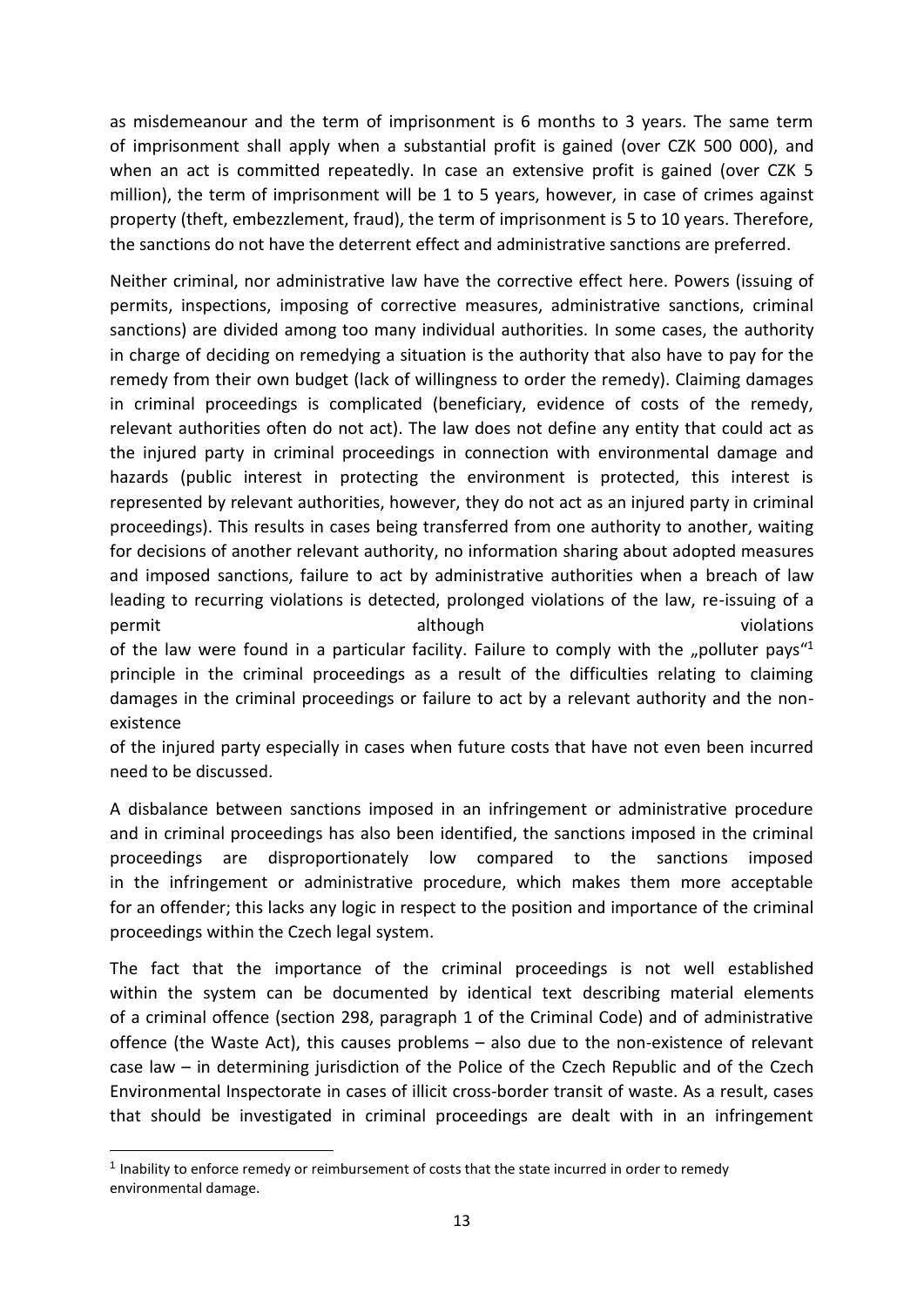procedure. An ambiguity in jurisdiction / field of action of the Customs Administration and the Police of the Czech Republic has also been identified. There is duplicity in case investigation, and activities to verify a criminal case are not coordinated.

Specific challenges that the authorities have to face include:

Special purpose or simulated transfer of waste ownership to a "straw man" in order to remove waste from one's records. The waste, for which a commission is received, is disposed

in a concealed / non-transparent manner posing different kinds of risks (environmental or financial / tax). If the waste if found in an illegal location, it is owned by the person acting as a "straw man". Disposal of such waste has to be paid by municipalities. This is caused by the lack of precise specifications in the law; waste licenses are issued to entities that received a trade license and permit to collect waste in accordance with the Waste Act, there is no review of economic stability of an entity or its history, no financial guarantees are provided or insurance obtained etc. In reality, it is impossible to find the waste that was transferred (in a simulated way) to a "straw man" in the books. Sanctioning of the actual offenders (those who hold the waste) who need to dispose of the waste in a concealed manner is very difficult – the waste has already been transferred to an authorised entity in accordance with the law, in most cases, it is impossible to produce any evidence about who really disposed of the waste and how. Financial sanctions imposed on the person receiving the waste have no effect whatsoever, as any debt is uncollectible due to non-existing assets of the company/executive.

Options for imposing administrative sanctions are sufficient. However, they only have a limited effect on these entities. There have been cases when a company collected large volumes of waste in their location over a relatively short period of time, collected the money for the waste which was immediately transferred to other companies while the waste was left on the site. If such a company is insolvent, it is dissolved, and no sanctions are paid to the state; large volumes waste that the state has to take care of remain. This is due to the limited effect of administrative sanctions, if a company has no or only small assets. Administrative sanctions have practically no effect on legal persons in cases like this. Implementation

of remedies at the expense of a legal person is also limited, if there are no assets/funds of adequate value that could be seized. To this end, criminal sanctions should be imposed on individual natural persons, and there should also be a tool enabling seizure of property of such natural persons. The criminal sanctions, however, do not have sufficient (adequate) deterring effect due to the short terms of imprisonment – offenders are usually sentenced t o a suspended sentence of imprisonment and to a relatively low pecuniary penalty.

Currently there is no procedure for funding a solution in situations when there is waste on a site posing a risk for the environment that, however, cannot be classified as an emergency pursuant to the Water Act, and when an agency in charge is not known or it fails to adopt corrective measures for a certain reason. Typically, these may be illegal storage facilities containing hazardous waste and waste which may pose a fire risk – plastic waste, vulcanised rubber etc. There is no budget chapter in the budget of the Ministry of the Environment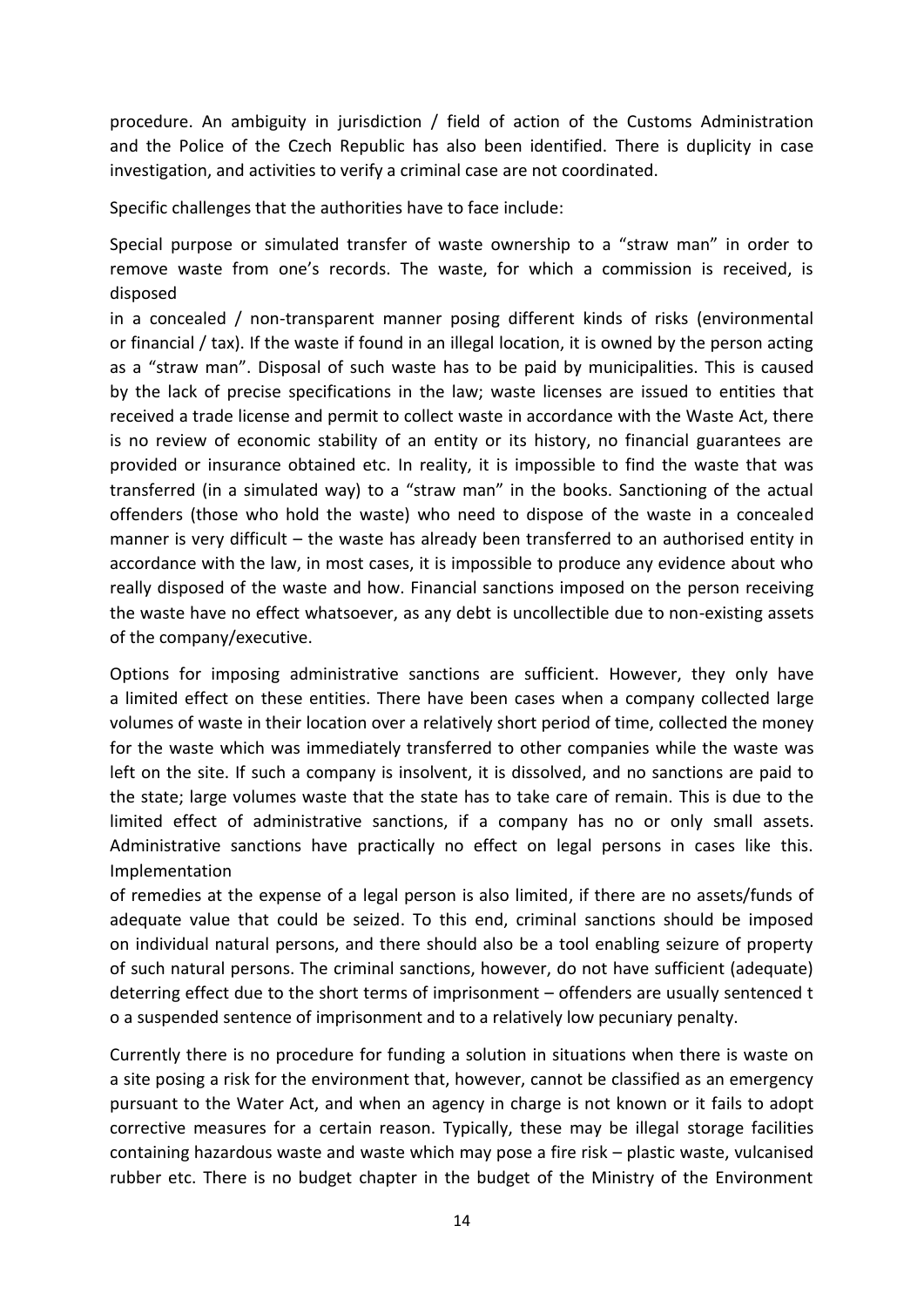or of the State Environmental Fund (SFŽP) that would allocate relevant funding. This result in a high risk for the environment and public health. The lack of financing in this area also has a secondary effect causing failure of evidence (the waste is not registered; risk is not evaluated etc.).

When it is impossible to find a location where the illicit waste was dumped, it is impossible to prove that material elements of a criminal offence were fulfilled, as there is no way to quantify the environmental damage (anticipated result). As a result, cases that indicate discrepancies between income and waste management reported to the Waste Management Information System are just filed.

Illegal storage of waste – when large volumes of mostly hazardous waste are brought to a warehouse and stored in a non-standard way violating the law, and when the person who brought and dumped the waste cannot be found as a rule – also needs to be addressed. This issue is also related to the management of stored waste as described in the previous paragraph. It is likely for the illegal waste dumps to occur when a person commits to dispose of hazardous waste and chemicals for profit, but improper disposal or deliberate failure to dispose the hazardous waste bring higher profit.

Illegal management of construction and demolition waste also represents a problem. In particular this applies to using the construction or demolition waste for landscaping in areas where no such waste should be recycled. Long-term storage of construction and demolition waste at sites that are not meant for the purpose also needs to be take into consideration.

Over the past few years, the Czech Environmental Inspectorate found that the economic instruments specified in the Waste Act are being systematically circumvented – landfill taxes, especially those applicable to hazardous waste, are not paid. Different methods of circumventing the law by the landfill operators have been identified (e.g. referring to "structural elements of a landfill", re-registration of waste as "products used for structural support of a landfill"); this leads to a situation when no charges are collected from waste originators, and therefore no "tax" is returned to municipal budgets and to the State Environmental Fund. This approach violating the law is dealt with on a case by case basis by administrative courts and will also be regulated by the new waste act that is being drafted.

### Best practice:

restrictions on buying scrap metal (no payments in cash, operator obliged to check identity of scrap metal sellers or collectors, identification of purchased or collected scrap metal and keeping a record of these activities), led to a major decrease (50%) of metal theft

in the country;

- the Regulation on Shipments of Waste and the Waste Act making it possible for the relevant authority (Ministry of the Environment) not to permit cross-border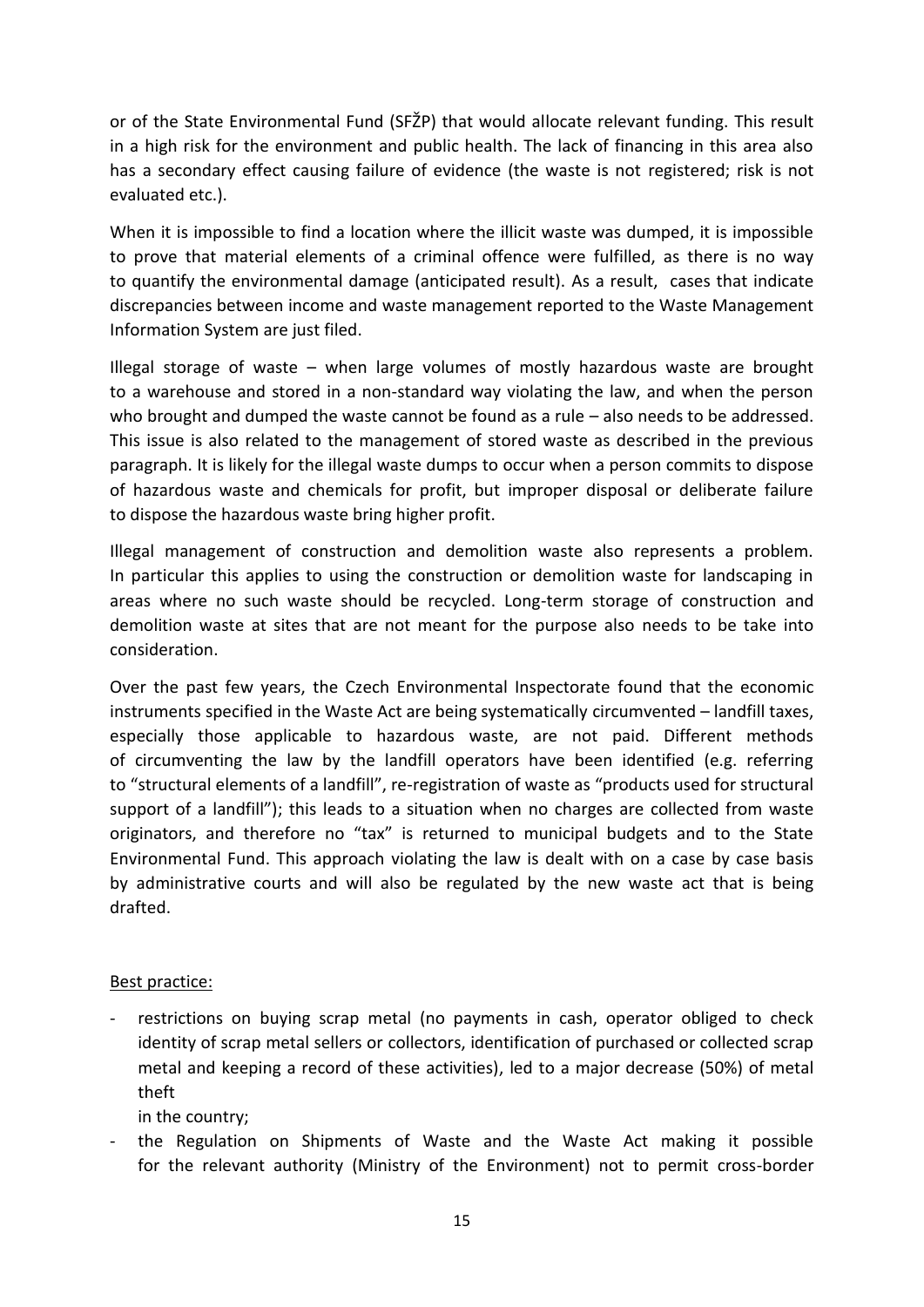transit of waste they have been notified about, if the notifying or receiving party was finally convicted for a waste-related crime, or an administrative sanction was imposed on the notifying or receiving party for violating the waste legislation in previous five years.

The specific objective no. 3 *Improve the regulatory environment regulating the wasterelated matters in the Czech Republic* was defined based on the above. This specific objective will be accomplished by implementation of measure no. 7.

### <span id="page-16-0"></span>4.4 Public awareness of the waste-related matters

Public awareness of the waste-related matters represents the fourth area of interest. The Evaluation Report recommends ongoing support of awareness-raising campaigns and communicating success stories about combating waste-related crime. Campaigns like this represent suitable means to engage citizens and encourage them to report violations of regulations to the relevant authorities (chapter 3.6).

### Best practice:

media coverage of cases, especially if there have been major impacts on the environment and preferably, if there has been a risk or damage to human health.

The specific objective no. 4 *Raise public awareness of the waste related matters* was defined based on the above. This specific objective will be accomplished by implementation of measures no. 8 and 9.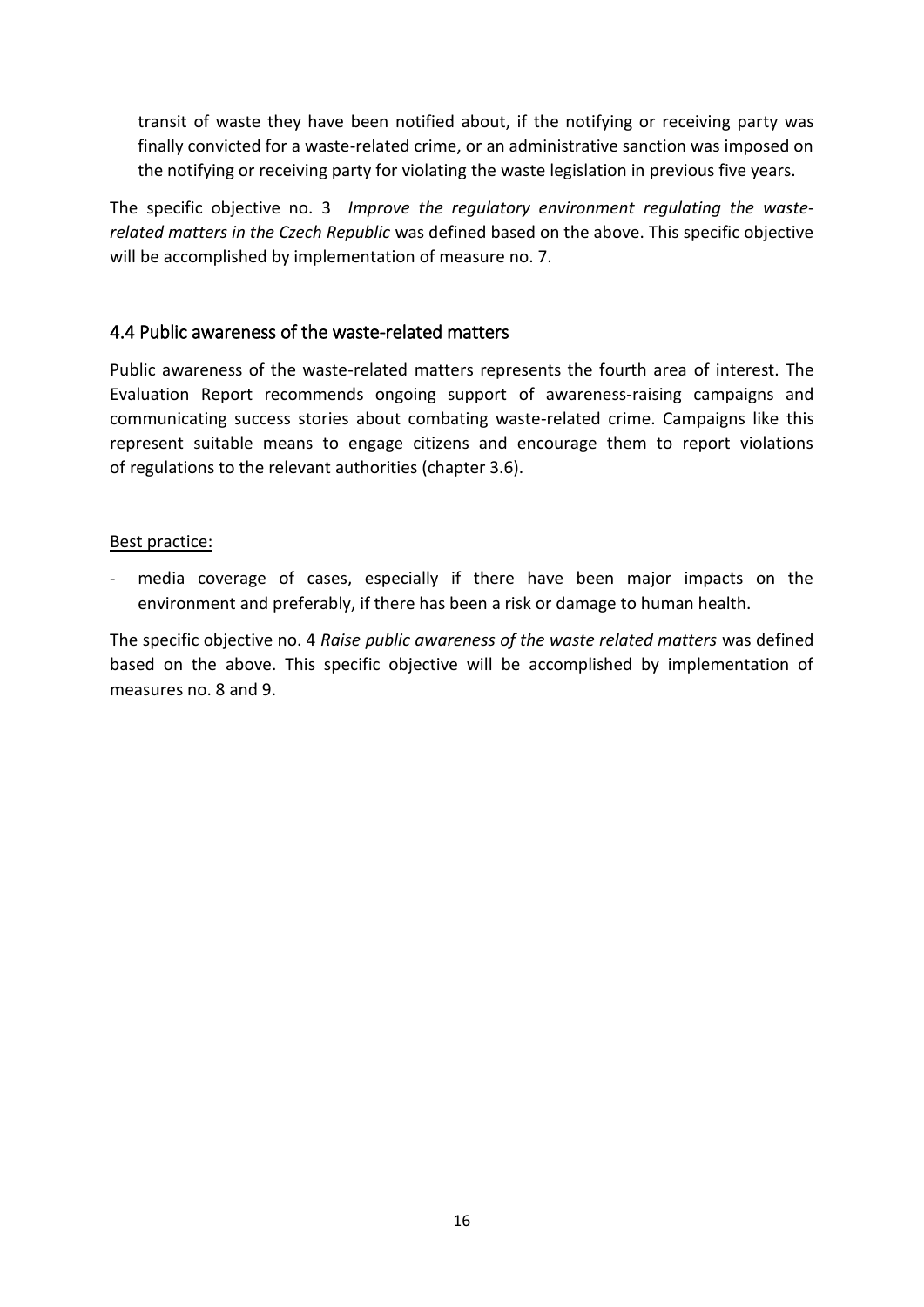# <span id="page-17-0"></span>**5 Implementation – Proposed Measures**

**The Specific Objective 1 Improve mutual cooperation among the environmental law enforcement agencies**

| Number and type of<br>measure   | 1. Establish a functional inter-agency team                                                                                                                                                               |
|---------------------------------|-----------------------------------------------------------------------------------------------------------------------------------------------------------------------------------------------------------|
| <b>Method of implementation</b> | To establish a functional inter-agency team with all the law<br>enforcement agencies represented. The inter-agency team will<br>also be in charge of other measures presented in the Strategy.            |
| <b>Progress indicators</b>      | Approval of the Statutes and Rules of Procedure / Agreement<br>on the Functioning of the Team, nominations of team<br>members, regular cooperation rules, joint meetings and<br>outcomes of the meetings. |
| <b>Method of financing</b>      | Costs of the measures will be covered from the existing<br>budgets.                                                                                                                                       |
| <b>Agency in charge</b>         | <b>Ministry of the Interior</b>                                                                                                                                                                           |
| <b>Cooperating agencies</b>     | Republic, Czech Environmental<br>Czech<br>Police<br>of the<br>Inspectorate, Customs Administration, Ministry of the<br><b>Environment, Ministry of Justice, Public Prosecutor's Office</b>                |
| <b>Deadline</b>                 | 12/2020                                                                                                                                                                                                   |

| Number and type of              | 2. Draft a proposal to review cooperation agreements                                                                                                                                                                                                                                                                                                                              |
|---------------------------------|-----------------------------------------------------------------------------------------------------------------------------------------------------------------------------------------------------------------------------------------------------------------------------------------------------------------------------------------------------------------------------------|
| measure                         |                                                                                                                                                                                                                                                                                                                                                                                   |
| <b>Method of implementation</b> | Drafting of a proposal based on an analysis of the current<br>cooperation agreements including<br>bilateral<br>status of<br>agreements regulating obtaining information from databases<br>of domestic environmental law enforcement agencies (the<br>Police and Czech Environmental Inspectorate, Customs<br>Administration, Ministry of the Environment) and their<br>revisions. |
| <b>Progress indicators</b>      | Submitting the proposal for the review of cooperation<br>agreements.                                                                                                                                                                                                                                                                                                              |
| <b>Method of financing</b>      | Costs of the measures will be covered from the existing<br>budgets.                                                                                                                                                                                                                                                                                                               |
| <b>Agency in charge</b>         | <b>Ministry of the Interior</b>                                                                                                                                                                                                                                                                                                                                                   |
| <b>Cooperating agencies</b>     | of the Czech Republic, Czech Environmental<br>Police<br>Inspectorate, Customs Administration, Ministry of the<br><b>Environment, Public Prosecutor's Office</b>                                                                                                                                                                                                                   |
| <b>Deadline</b>                 | 12/2021                                                                                                                                                                                                                                                                                                                                                                           |

| Number and type of<br>3. Establish formal cooperation between individual |  |  |  |  |
|--------------------------------------------------------------------------|--|--|--|--|
|--------------------------------------------------------------------------|--|--|--|--|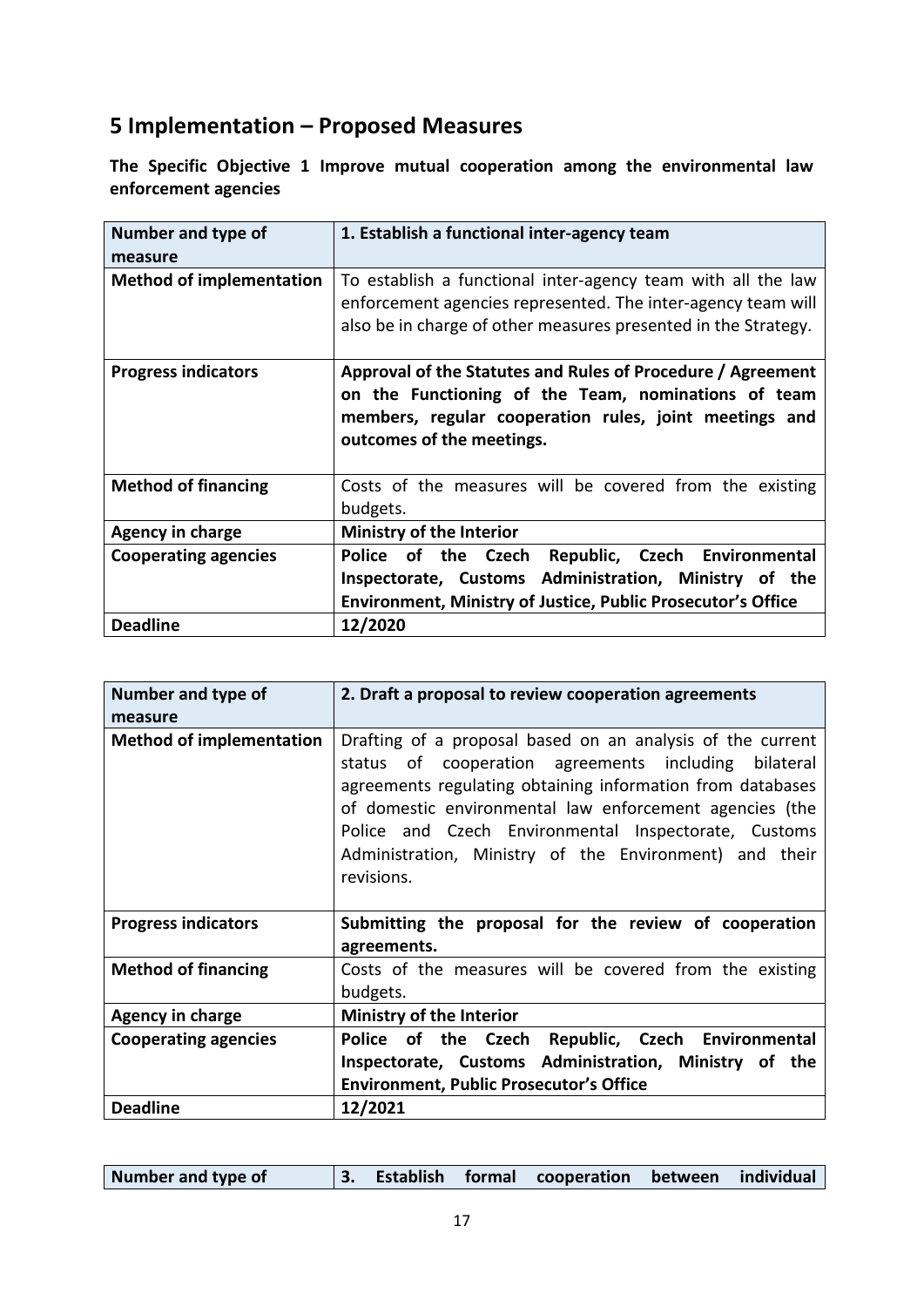| measure                         | environmental law enforcement agencies and develop<br>relevant methodological recommendations                                                                                                                                                                                 |
|---------------------------------|-------------------------------------------------------------------------------------------------------------------------------------------------------------------------------------------------------------------------------------------------------------------------------|
| <b>Method of implementation</b> | Establish formal cooperation based on a clearly defined set of<br>rules between individual environmental law enforcement<br>agencies by developing methodological recommendations for<br>coordination of tasks relating to environmental protection and<br>mutual cooperation |
| <b>Progress indicators</b>      | Cooperation agreements between individual environmental                                                                                                                                                                                                                       |
|                                 | law enforcement agencies and methodological measures                                                                                                                                                                                                                          |
| <b>Method of financing</b>      | Costs of the measures will be covered from the existing<br>budgets.                                                                                                                                                                                                           |
| Agency in charge                | Ministry of the Interior in coordination with the Police of the<br>Czech Republic, Customs Administration, Public Prosecutor's<br>Office, Czech Environmental Inspectorate, Ministry of the<br><b>Environment</b>                                                             |
| <b>Cooperating agencies</b>     |                                                                                                                                                                                                                                                                               |
| <b>Deadline</b>                 | 12/2022                                                                                                                                                                                                                                                                       |

**Specific objective 2 Strengthen specialisation and qualification of the environmental law enforcement agencies**

| Number and type of<br>measure   | 4. Review of the existing training system for employees of<br>environmental law enforcement agencies focused on waste-<br>related matters and proposal of additional measures |
|---------------------------------|-------------------------------------------------------------------------------------------------------------------------------------------------------------------------------|
| <b>Method of implementation</b> | Analysis of the existing training system for employees of                                                                                                                     |
|                                 | environmental law enforcement agencies, proposing of<br>additional measures and their implementation                                                                          |
| <b>Progress indicators</b>      | A proposal for modification, preparation and organisation of                                                                                                                  |
|                                 | basic and specialised training for selected target groups                                                                                                                     |
|                                 | within the Police, Customs Administration and judicial                                                                                                                        |
| <b>Method of financing</b>      | Costs of the measures will be covered from the existing                                                                                                                       |
|                                 | budgets.                                                                                                                                                                      |
| <b>Agency in charge</b>         | <b>Ministry of the Interior</b>                                                                                                                                               |
| <b>Cooperating agencies</b>     | Republic, Czech Environmental<br>Police of the Czech                                                                                                                          |
|                                 | Inspectorate, Customs Administration, Judicial Academy,                                                                                                                       |
|                                 | Public Prosecutor's Office (Ministry of Justice), Ministry of                                                                                                                 |
|                                 | the Environment                                                                                                                                                               |
| <b>Deadline</b>                 | Analysis until 12/2021                                                                                                                                                        |
|                                 | Implementation of the system until 12/2023                                                                                                                                    |

| Number and type of              | 5. Educate public prosecutors about environmental crime   |
|---------------------------------|-----------------------------------------------------------|
| measure                         | and establish a network of specialised public prosecutors |
| <b>Method of implementation</b> | Establishing a network of specialised public prosecutors  |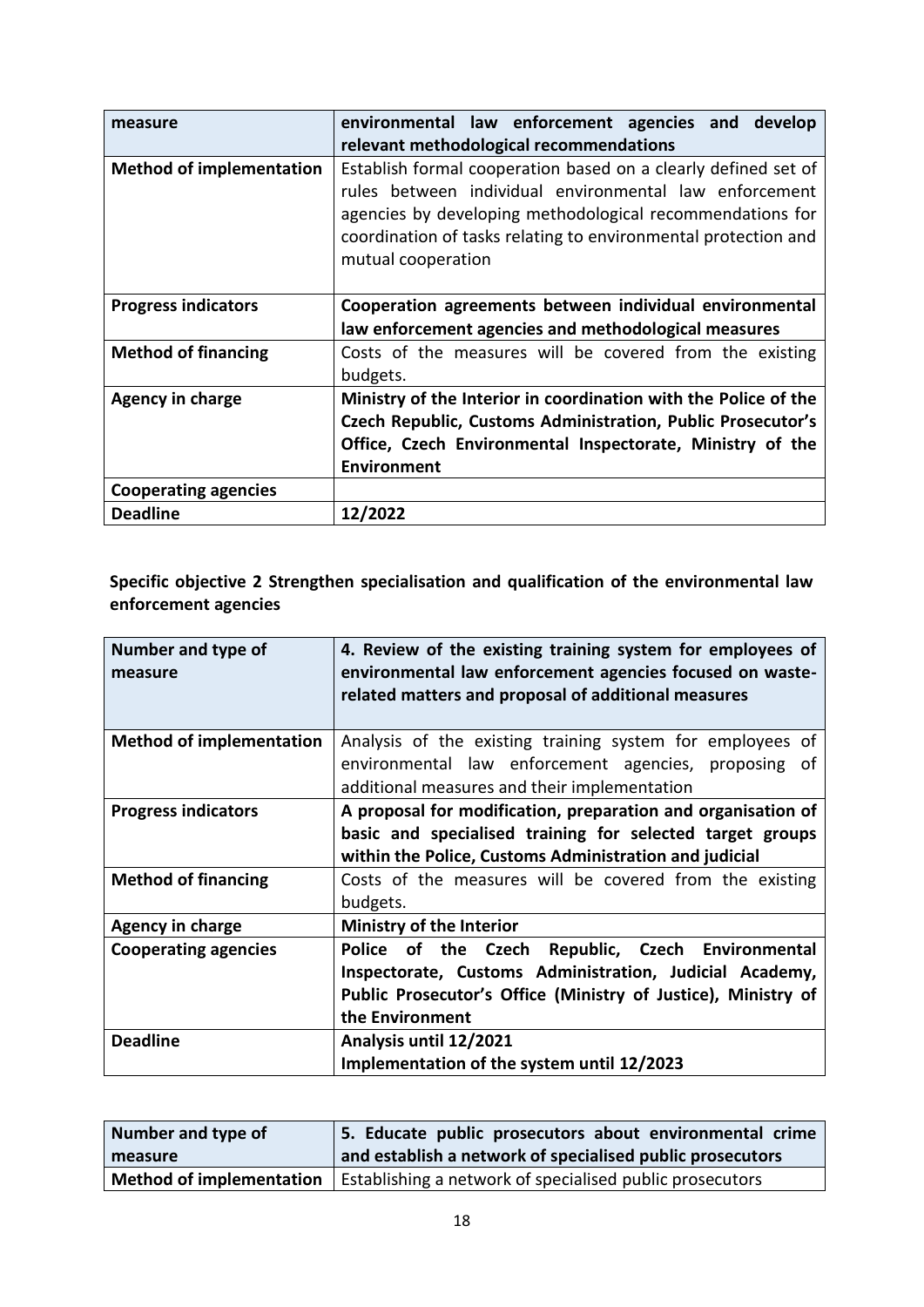| <b>Progress indicators</b>  | Existence of the network of specialised public prosecutors<br>specialising in environmental crime |
|-----------------------------|---------------------------------------------------------------------------------------------------|
| <b>Method of financing</b>  | Costs of the measures will be covered from the existing<br>budgets.                               |
| Agency in charge            | <b>Public Prosecutor's Office</b>                                                                 |
| <b>Cooperating agencies</b> |                                                                                                   |
| <b>Deadline</b>             | 12/2021                                                                                           |

| Number and type of              | 6. Stabilisation and further development a network of      |
|---------------------------------|------------------------------------------------------------|
| measure                         | environmental police experts                               |
| <b>Method of implementation</b> | Supporting an establishment of a centrally managed network |
|                                 | of environmental crime police experts as part of The Czech |
|                                 | Police Development Concept 2021+.                          |
| <b>Progress indicators</b>      | The task being recorded in the action plan of The Czech    |
|                                 | Police Development Concept 2021+.                          |
| <b>Method of financing</b>      | Costs of the measures will be covered from the existing    |
|                                 | budgets.                                                   |
| Agency in charge                | Ministry of the Interior                                   |
| <b>Cooperating agencies</b>     |                                                            |
| <b>Deadline</b>                 | 12/2022                                                    |

**Specific objective 3 Improve the regulatory environment regulating the waste-related matters in the Czech Republic**

| Number and type of<br>measure   | 7. Prepare an analysis evaluating the adequacy of the use of<br>administrative or criminal sanctions for environmental crime<br>with a focus on the illicit waste disposal. |
|---------------------------------|-----------------------------------------------------------------------------------------------------------------------------------------------------------------------------|
| <b>Method of implementation</b> | Analysis evaluating the adequacy of the use of administrative                                                                                                               |
|                                 | or criminal penalties for environmental crime with a focus on                                                                                                               |
|                                 | the illicit waste disposal.                                                                                                                                                 |
| <b>Progress indicators</b>      | Submission of an analysis suggesting next steps.                                                                                                                            |
| <b>Method of financing</b>      | Costs of the measures will be covered from the existing                                                                                                                     |
|                                 | budgets.                                                                                                                                                                    |
| Agency in charge                | Ministry of Justice, Ministry of the Environment                                                                                                                            |
| <b>Cooperating agencies</b>     | Ministry of the Interior, Police of the Czech Republic, Czech                                                                                                               |
|                                 | Environmental Inspectorate, Customs Administration, Public                                                                                                                  |
|                                 | <b>Prosecutor's Office</b>                                                                                                                                                  |
| <b>Deadline</b>                 | 12/2021                                                                                                                                                                     |

**Specific objective 4 Raise public awareness of the waste-related matters**

| Number and type of |                                                    |  | 8. Regularly publish press releases informing about |  |
|--------------------|----------------------------------------------------|--|-----------------------------------------------------|--|
| measure            | successful cases of combating waste-related crime. |  |                                                     |  |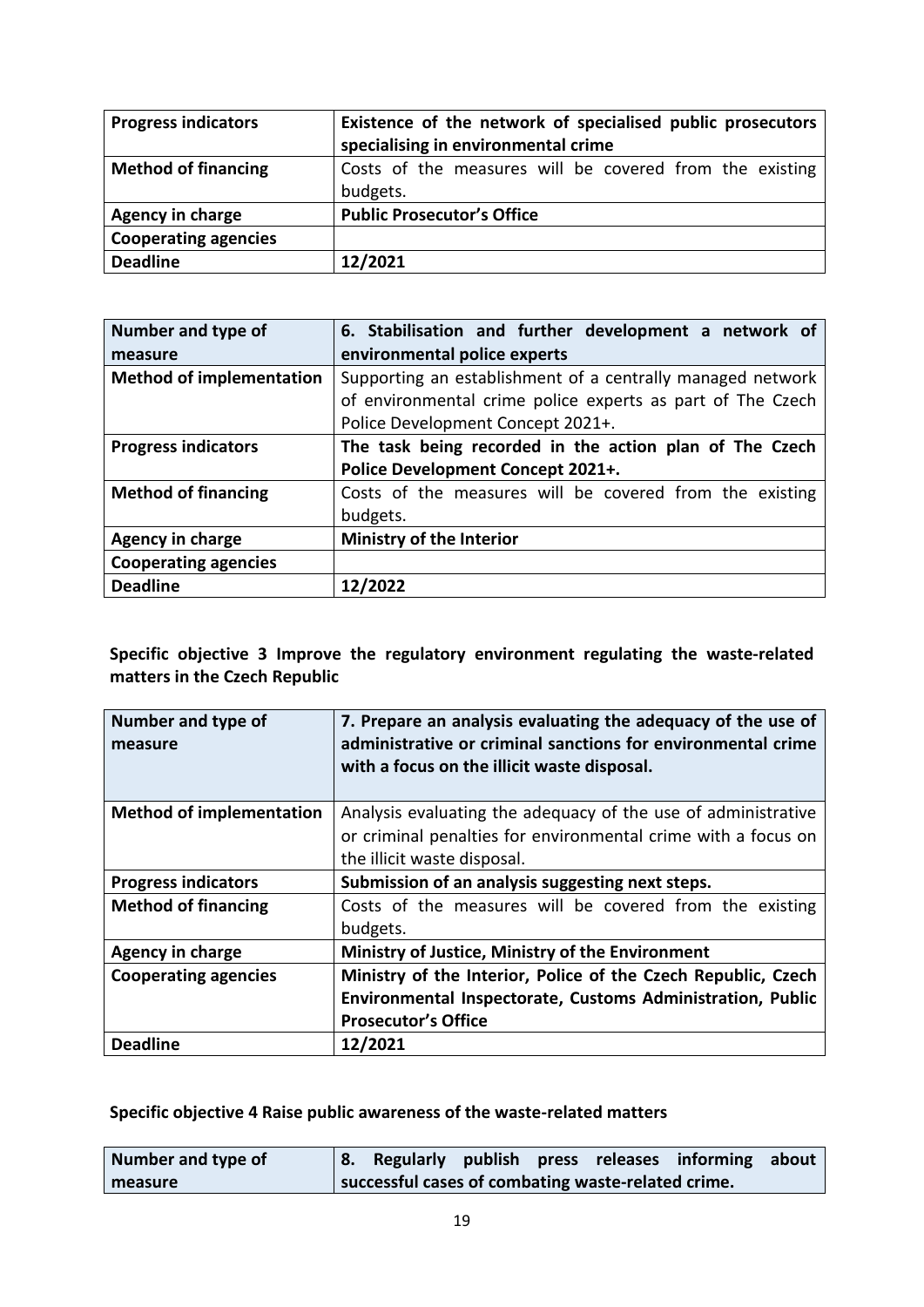| <b>Method of implementation</b> | Regular publishing of press releases informing<br>about |
|---------------------------------|---------------------------------------------------------|
|                                 | successful cases of combating waste-related crime.      |
| <b>Progress indicators</b>      | Number of published press releases.                     |
| <b>Method of financing</b>      | Costs of the measures will be covered from the existing |
|                                 | budgets.                                                |
| Agency in charge                | Police of the Czech Republic, Czech Environmental       |
|                                 | <b>Inspectorate, Customs Administration</b>             |
| <b>Cooperating agencies</b>     |                                                         |
| <b>Deadline</b>                 | ongoing                                                 |

| Number and type of              | 9. Launch a campaign to raise public awareness of waste    |
|---------------------------------|------------------------------------------------------------|
| measure                         | management activities.                                     |
| <b>Method of implementation</b> | Launching of a campaign to raise public awareness of waste |
|                                 | management activities.                                     |
| <b>Progress indicators</b>      | Implementation of the campaign.                            |
| <b>Method of financing</b>      | Costs of the measures will be covered from the existing    |
|                                 | budgets.                                                   |
| <b>Agency in charge</b>         | <b>Ministry of the Environment</b>                         |
| <b>Cooperating agencies</b>     | Police of the Czech Republic, Czech Environmental          |
|                                 | <b>Inspectorate, Customs Administration</b>                |
| <b>Deadline</b>                 | 12/2022                                                    |